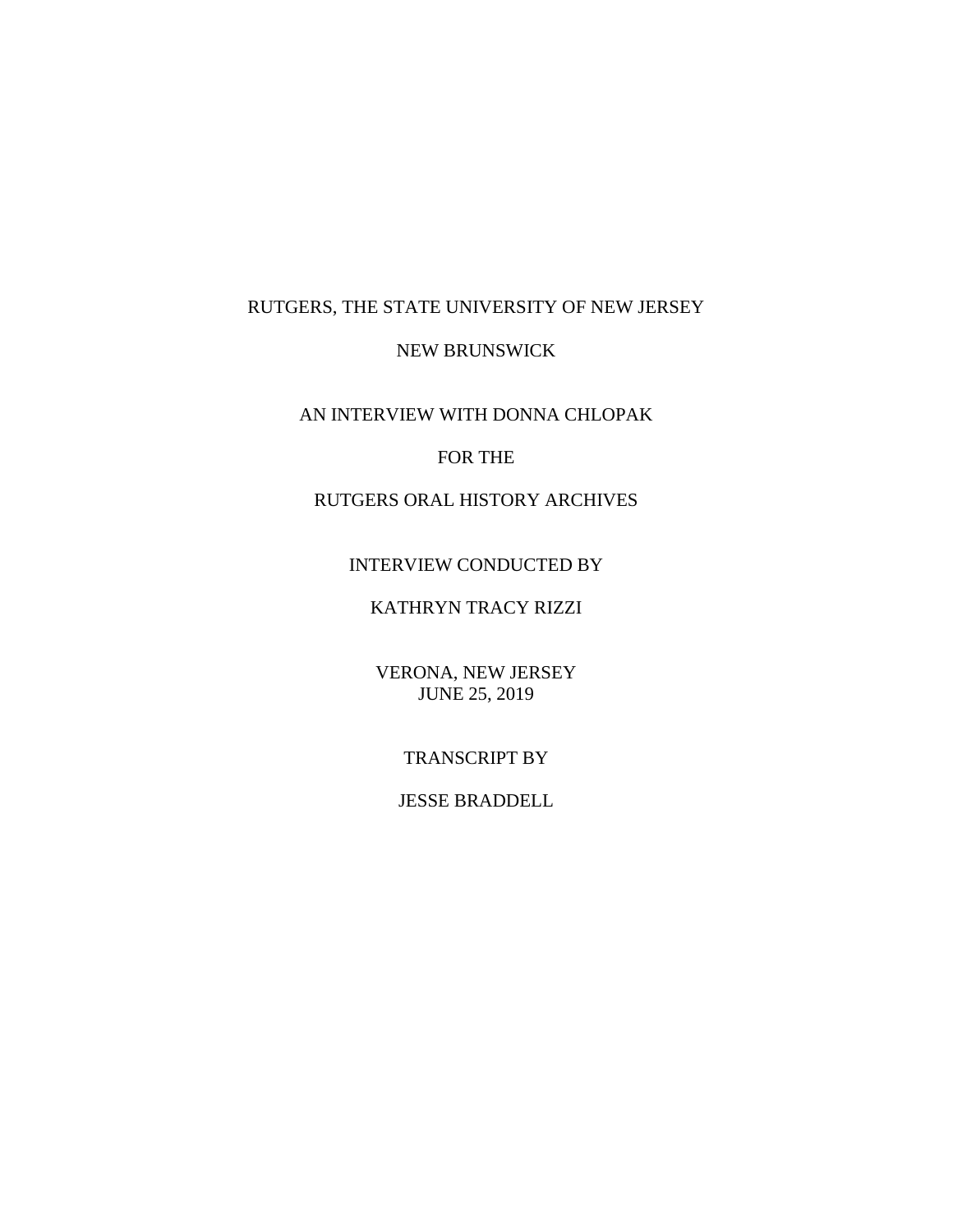Kathryn Tracy Rizzi: This begins an oral history interview with Donna Chlopak on June 25, 2019, in Verona, New Jersey, with Kate Rizzi. Thank you so much for having me into your home to do this second interview.

Donna Chlopak: My pleasure.

KR: To begin today, what was your graduation like from Douglass College?

DC: Wow, I hardly remember it, but I remember we were on Antilles Field Antilles Field, and my parents came. I don't know if my sister came. I'm trying to think. I would assume that my future husband came because we were engaged by that time. All that runs through my head is, "Blood on Antilles, there's blood on the ground, there's a great big puddle of blood on the ground. Pity the freshman, bloody and red because an upperclassman has bashed in her head." Don't ask me why that came to mind, but that came to mind. I think we did have it outside, but I don't recall much of anything about graduation, so, yes. I remember in high school and in college and if I teach in the university, there's always the issue of limited tickets. I don't think we had that problem because I think it was out on the field and the weather was fine, so they didn't have to have it inside and have any problem. So, I don't really remember much about graduation.

KR: When you were in your senior year and approaching graduation, what were you thinking about for your future?

DC: I was thinking about grad school. We were told that if you wanted to do anything with a psychology major, you would go to graduate school. Otherwise, you couldn't really do anything with your major. I don't know if we went over this before, but there was a meeting, the department folks, the faculty of psychology, had an open meeting of all psychology majors and were talking to us about opportunities in psychology and what kind of psychologist you could be. I remember, and I may have the numbers wrong, [that] forty-five women from Douglass went to this meeting. At this meeting, they told us [that] if you didn't have a "3.6" or seven [grade-point average] overall and in your major, don't even think about being a clinician, and we all thought we were going to be clinical psychologists. We were going to have a practice and have a couch, and that sort of thing. I did not have a "3.5" GPA or a "3.7" GPA or a major in that either.

I remember Matt Erdelyi and John Santa said that they would have another meeting the next night, for those people, because John was like a math psychologist and Matt was a perception psychologist. They said they'd have a meeting the next night for anybody who wanted to know about other areas of psychology. So, out of the forty-five, only five of us [showed up]. It wasn't [only the] five of us that didn't have it; we all didn't have the [cumulative], but there were a whole lot more that didn't have the [cumulative] but they just gave up. We went there and they talked about different areas of psychology, and I don't know which one of them said that they were looking for women in industrial organizational psychology. I said, "I'm a woman, I'm going."

They explained to me what it was, which was psychology applied to the world of work, and it meant that instead of doing assessments, like you would with clinician, it was selection or you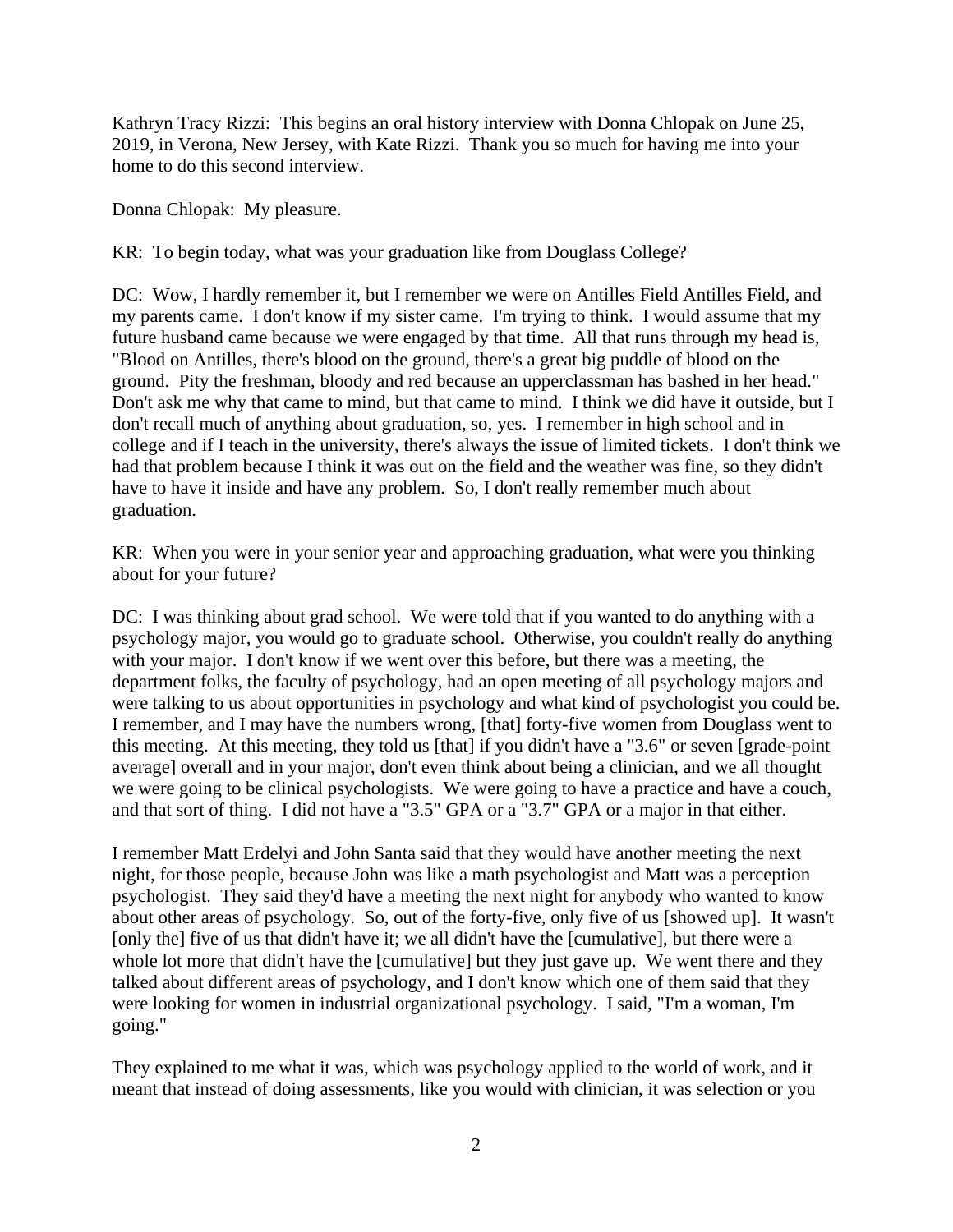were assessing people for performance in a job. Training was learning psychology. So, every area of psychology applied to the world of work. I really wanted to be some kind of psychologist, I liked psychology, and it seemed to be a good fit. It was a great fit for me for a couple of reasons, not only was I a woman, but I was good in math. [In] IO psychology, there's a lot of math kind of involved too.

So, I went ahead, I had to take the GRE. I had to take the Miller's Analogies Test, which is a nightmare test, and submit my grades and write a cover letter, my first real cover letter, explaining my grades, why my cumulative was only a "3.0." My psychology cumulative was only a "3.0" because we had to have four intro courses and I did okay. I got two "A's" and two-- I'm sorry, I got no "A's" in my intro courses because that was when, I'm sorry to digress, grades were grades. There wasn't grade inflation. For example, in the four intro psychology courses, we probably had a hundred to 150 students. So, you could get a "C." It was not a big deal to get a "C." So, I think in two of them I got "B's" and two of them I got "C's." Then, in all my four hundred level courses, I got "A's." So, that's what I wrote in my cover letter, and it got me into one of the better IO programs.

At that time, I was engaged, and he was definitely a keeper because he was going to have his MBA by January of the year after I graduated, he said [to me], "Go [to] the best school you can go to and [get] the best deal you can get, or whatever you want to do, and I'll find a job out there." So, very interestingly, I applied to several schools. I remember [that] I had gotten into Ohio State, and Ohio State, at that time, was considered one of the top five schools in the discipline. Michigan was supposed to be number one. I don't even remember if I applied to Michigan. I applied to Stevens Institute of Technology. At the time I applied, they only had a master's program, but I was accepted into their doctoral program and that would've been kind of easy for him because he was a finance guy, so he'd be right near New York. But Ohio State had a much better reputation. I also remember applying to Ohio University, and I remember [that] I got into Ohio University and I got into Ohio State. I got into Stevens. I don't know where else I applied and I got into, but what I remember clearly is [that] I applied to be, and this is rambling but I think it's important, a graduate assistant. I applied for different kinds of assistantships. I wasn't going to get a fellowship and that was fine. So, at Ohio University, I applied to be somebody who was like a dorm advisor and I had done that at Douglass, so it seemed to fit. I went out with my dad for an interview for that position--sorry for the chiming. We'll wait. It's going to be eleven. [Editor's Note: Dr. Chlopak's clock is chiming on the hour.]

KR: No, it is okay.

DC: Come on, stop.

KR: I like it. It is charming.

DC: Okay. Are we done? Yes. Okay, so my dad drove me out, and it happened to be, I think, in April. There was an unexpected snowstorm, and he drove out to Athens, Ohio, where it was. We hit a dog at night, which like freaked me out because I loved dogs. I didn't have boots. I had like regular heels because I didn't expect snow. So, I get to this interview, and I use this when I talk to students about things, because I got to this interview. There were four to five people in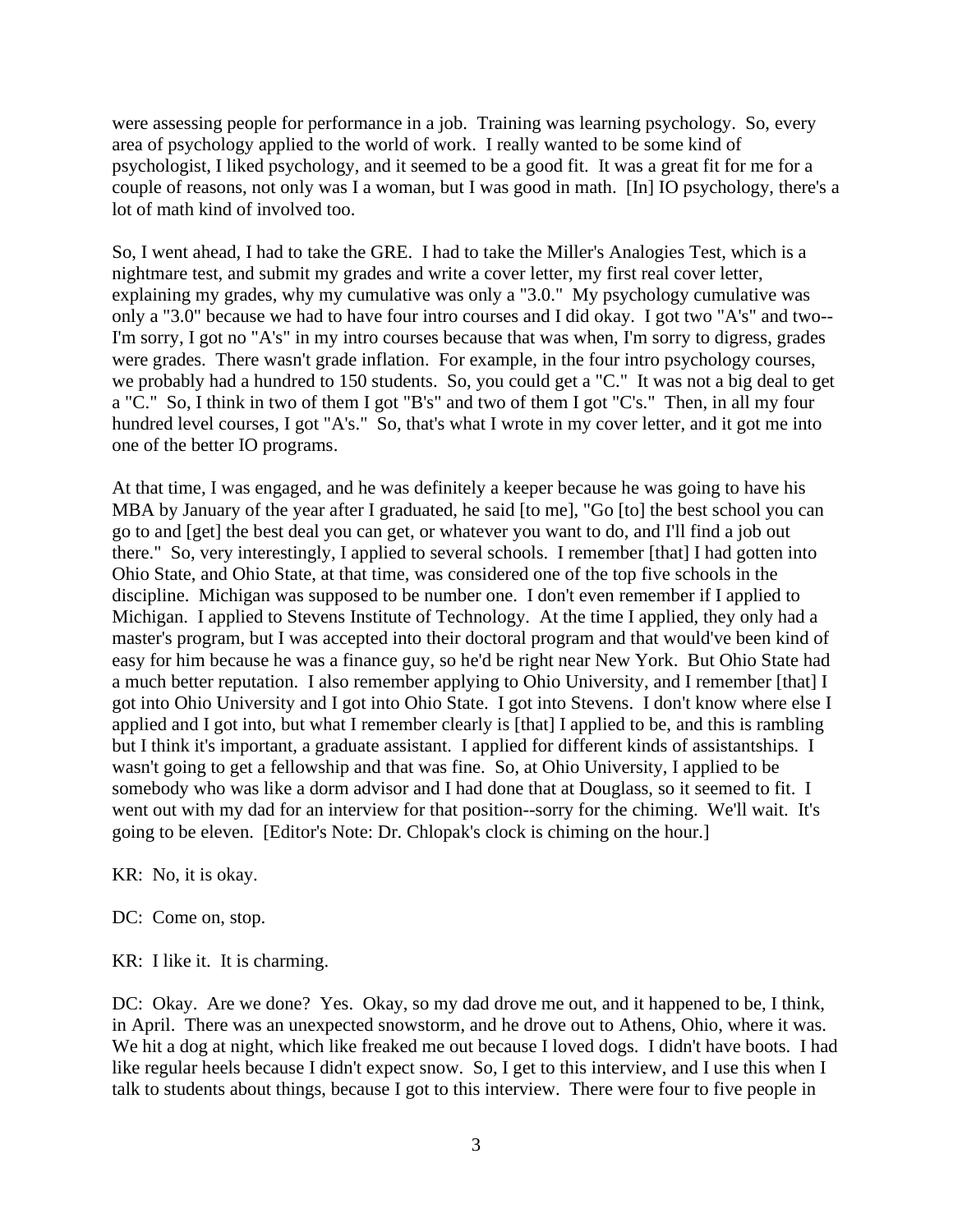this room and me. They're asking me all these questions, and when I teach my students about interviewing I say, "You don't know what you'll be asked." This one guy said to me, "Well, what do you want on your tombstone?" I said to him, "Gee, I don't know. I really haven't thought about it." He said, "Well, we're all going to die." So, that interview didn't go very well, as you could expect. Then, I got a rejection letter from the school, saying that because I didn't get this assistantship, they were not going to accept me into the graduate program. Well, my dad was a really nice guy, and he didn't want to ruffle anybody's feathers, so he said, "Oh, okay." I said, "No, Dad. I'm going to write them a letter and I'm not only going to write them a letter, but I'm going to write the department chairman and the dean of the school," and I don't know if I went to the president of the college or whatever. I wrote this great letter saying, "You've said I'm not accepted into your program because I didn't make it into this assistantship; however, I've never read any research that equates assistantship performance with graduate school performance in industrial organizational psychology."

So, interestingly, I get a letter from the department accepting me into the school. Well, I couldn't leave it at that, of course. I copied all the letters and sent it. I don't know if [the] first time I sent it to the dean, but this time I sent it to the dean and the president. "I thank you for accepting me, but you need to see what's going on in your school." I had been accepted at Ohio State by then, which is a better school than Ohio University, which was this one. Interestingly, I don't know if it was Ohio University or another university that called to say, were you coming? I don't think it was Ohio University, it was another school, [did] call and say, "Gee, we want to know, are you coming? We'd like you to come." I said, "Well, I'm really torn because I'm wondering about assistantships." Whoever I spoke to on the phone said, "Well, I wouldn't go to a lesser school just because you got an assistantship," and I said, "Well, the school I'm thinking of is Ohio State," and the guy went, "Oh, that is a good school." It made up my mind.

It was an interesting program. I have never felt that I made the wrong decision. It's the perfect type of psychology for me. I think I would've been a terrible clinician because I wouldn't have had the patience to listen to people's problems, and I think I would've tried to fix them right away as opposed to listen. This way, I got to have a formal minor in consumer behavior. I'm a shopper, and to me that's actually part [of] marketing too. So, when I decided what I wanted to do with my life, which I thought I first wanted to teach, I could teach in a business school. I could teach in a psych department. I could teach marketing. I could teach management. I could do a lot of things, so it opened up a lot of things.

I had a very interesting graduate school experience. Mick, my husband, came out in January. [I] lived in the graduate dorm for the first semester, which was a little traumatic because somebody jumped out of one of the windows and committed suicide in the fall. The good news is [that] I didn't see the person fall near my window. It was a coed dorm. I don't think we had like a kitchenette, but we had our own bathrooms. He [someone on my floor] came to me and he actually saw the guy fly by his window, which is a little creepy. That was the beginning of microwaves, and in the place where we could go and get some little food in our dorm, you could microwave a hamburger. It looked gross, but you could microwave food. But my husband then came out, my fiancé at the time, came out in January.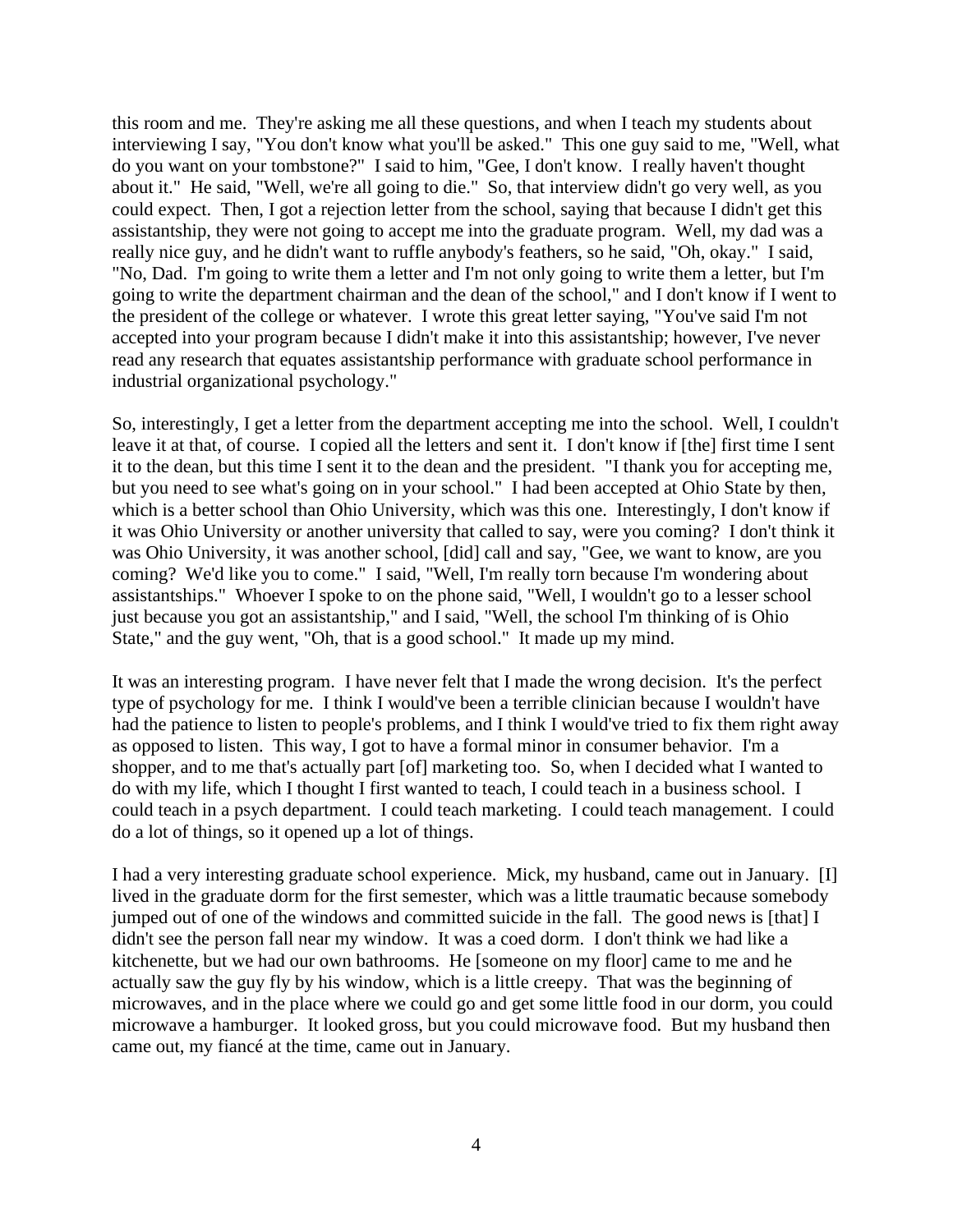We got married in a civil ceremony, and that was fun too because in Ohio you have to swear you're not an imbecile to get a license. Actually, the guy who was reading us what we had to say said, "Imbecile," and I started to laugh because he said it so funny. I thought, "Uh oh, we're going to be in trouble because he's going to say I am, because I was laughing." [laughter] So, we got our license. We got married by a judge.

My husband got the best job he actually could've gotten, because when he came out, he had his MBA [master of business administration] from a New Jersey school. They had a brand new head of the Division of Banks [in Ohio], and he had been a New Yorker. He had moved out from New York, and Mick read this article in *The New York Times* about this guy. So, he sent him a letter. The guy interviewed him, and my husband, as a brand-new MBA, was the third person in charge at the Division of Banks in the State of Ohio. The Deputy Superintendent of Banks was an attorney, young guy. Mick, at that time, was probably twenty-four, his boss was probably thirty-two to thirty-four, and the Deputy Superintendent was probably twenty-eight or twenty-nine. So, they were a young group, but it was great for him. Then, it was very interesting because I think there were six or seven folks that started in my program when I did, and one of them already had a master's degree. He went on and got his doctorate. I was the only one of the others that got their degree.

There was a purge. Well, one guy should've gotten his degree, but he got a divorce. His legs were cut off because of it, and then he just couldn't focus or do anything. They gave several other people terminal master's degrees. So, when it was time to take my qualifying exams, it was good but not good. I mean, it was positive but not positive because my qualifying exams was a four-hour, in-class exam and then a week take home with three parts. So, if, for example, you're taking it all by yourself, the good news is [that] they can't compare you to anybody, so you're not, "Oh, my God, she didn't do as well as John or something." But, at the same time, you don't know when to stop. So, on my take-home exam, I worked on it and worked on it, and I'm like, "Gee, there's nobody else to say, 'Yes, they've finished. They did it. They wrote on this one question for eight hours.'" Okay, so I wrote on the one question for eight hours. Now, [if I] did I talk to somebody and they go, "Yes, they finished in eight hours," so, I'm saying, "No, I don't have to work another eight hours." It's interesting. But I passed my qualifying exams, and then it's time for your dissertation. That was an interesting process for a couple of reasons. I actually studied for my qualifying exams with one of the students who was a year behind me, because he wanted to start to prepare. So, we quizzed each other, but at the same time it was really all up to me.

So, you write your dissertation, and [a] couple of things were interesting about my dissertation. Most folks, at that time, especially in a big school like Ohio State, [they] plan what [they] do. You don't use real people. Well, you do use real people. You use students. You have this experiment, you use students. But the interesting thing about my dissertation, [is] a couple of things. One is [that] for my defense of my dissertation, Roger Blackwell, who happens to be a quite well-known marketing professor and I took him to have a minor, [was involved]. I took enough marketing courses to have a minor in consumer behavior, and he was one of the coauthors of--maybe even today, he's very old, so he probably isn't the author, I don't know--one of the top two principles of marketing text that was used throughout the country. Roger asked in my dissertation, because my hypotheses were not supported, and I won't say it exactly right,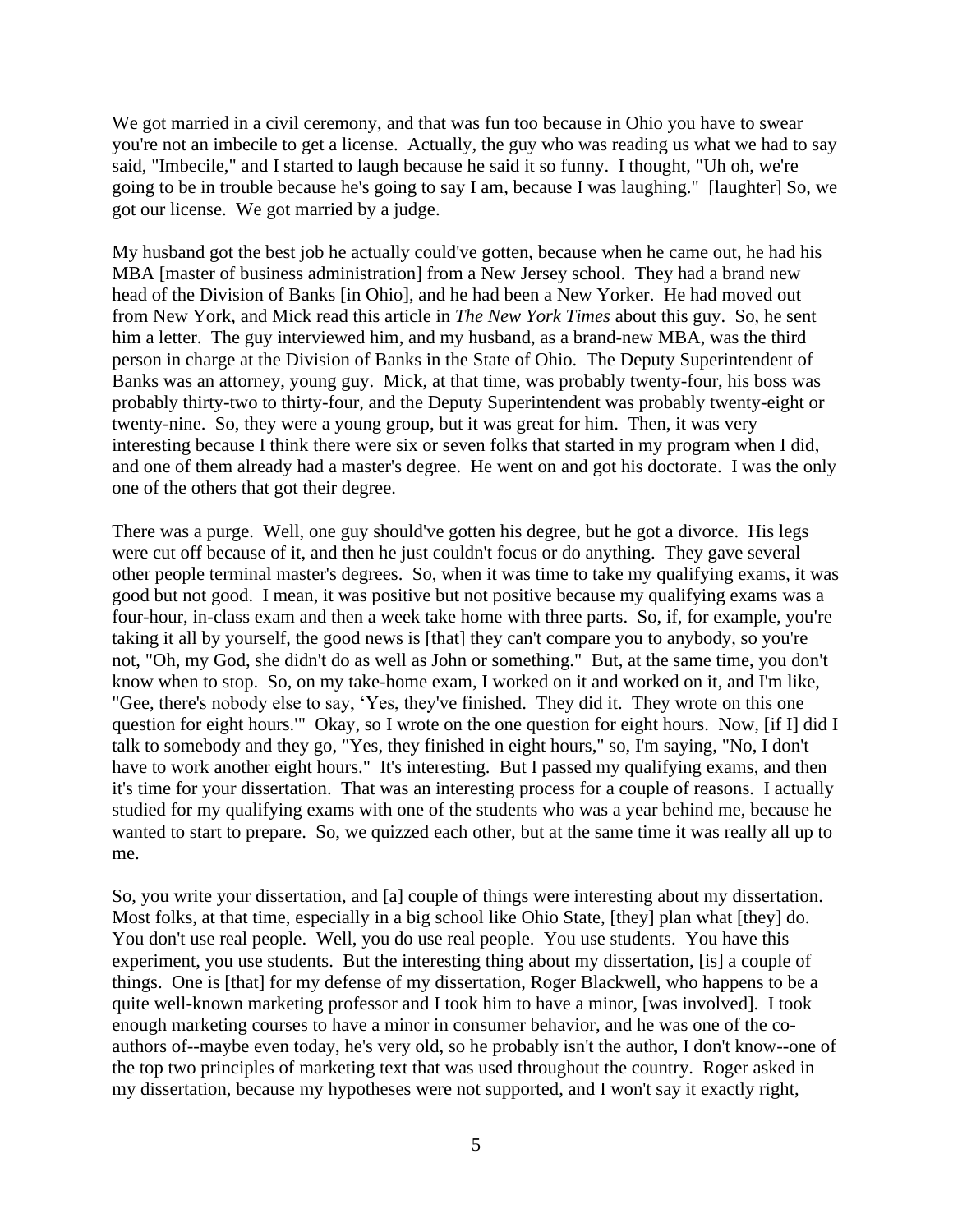"Gee, Donna, you did not prove, or disprove, your null hypotheses. You didn't support what you thought. Are we to think that you're a poor researcher because your hypotheses were wrong or a poor researcher because you couldn't support them?" I'm like, "Uh." I cannot tell you what I said in answer, but when it was over, I went [over], when they congratulate you, [and] I said, "Roger, you were my ace in the hole. You were the guy that I thought was my support person." I said, "Next time you're going to saw off the limb, don't let me go all the way out to the end." He said, "Donna, if I didn't think you could answer it, I wouldn't have asked you." But like, you're lousy is what he was saying, and I'm like, "Okay." [Editor's Note: Roger Blackwell, a marketing expert, served as a professor at Ohio State University for forty years.]

At Ohio State, you actually brought food, dessert generally. For my qualifying exams, I brought cheesecake because I figured their mouths would stick together, and it's funny because all my colleagues, well, not from my class but the class before, we're all hanging out after to say, "Is there food left? Is there food left?" because I'm a pretty good baker. So, you get your dissertation, you finish it.

Actually, I'm trying to think, I don't think they had much to say to change or make it. So, two things were interesting about my dissertation. One was [that] I had a fight with my secretary, with the secretary that was going to type it before she typed it. So, I had to type my own dissertation on a Selectric. We didn't have computers back then, which is really creepy. I did have somebody that made all the charts and tables, because I couldn't have done them. I mean, nowadays, you could with a computer, but I couldn't. So, that was kind of a nightmare. I wasn't fully done with it, and my advisor was going away, I forget where he was going, for the summer, and I wanted to graduate in the summer. I wasn't sure what I was going to call it, but he has to sign the title page, [so] that he okays it. He was fine, he was going to okay it, but I didn't have it finished for him to have. So, he signed two pages with just a line on it for me so I could put the title in after I had decided. So, that was one thing that was weird. [Editor's Note: The IBM Selectric typewriter was released in 1961.]

Then, you have to take your dissertation to some office, and they flipped through it and make sure everything's cool. I remember [that] our offices were in the football stadium, and the dissertation office checking place was up the hill in some other building. I'm walking up the hill with my dissertation, it's a hundred and some odd pages, whatever, and I'm just kind of flipping through and I went, "No." In numbering it, I had skipped a page. So, there was a page without a number on it. My friend was with me walking up, and I started to cry because I couldn't type this whole thing over again. He goes, "Maybe she won't see it." So, I said, "Yes, let's [go]." So, we go up to the [hill]. The woman flips through and she goes, "Oh, you missed a page to number it." I said, "Oh," [and] she said, "Oh, make it thirteen," whatever the number was, "make it such an A." I was like, "Can I buy you a new home? Can I do something?" I couldn't believe it. I felt bad that I tried to lie, sneak it in there, but today, you [just] print another copy out. I typed every one of these pages by myself. It's like craziness.

I got my degree, and, interestingly, I did not go to my graduation. I didn't go to my master's graduation there. My parents said they would've come, but I said, "No," because it's in the football stadium, and so they say, "The class of whatever stand up," but the doctoral students they call. Actually, the President of the United States spoke at my doctoral graduation, but that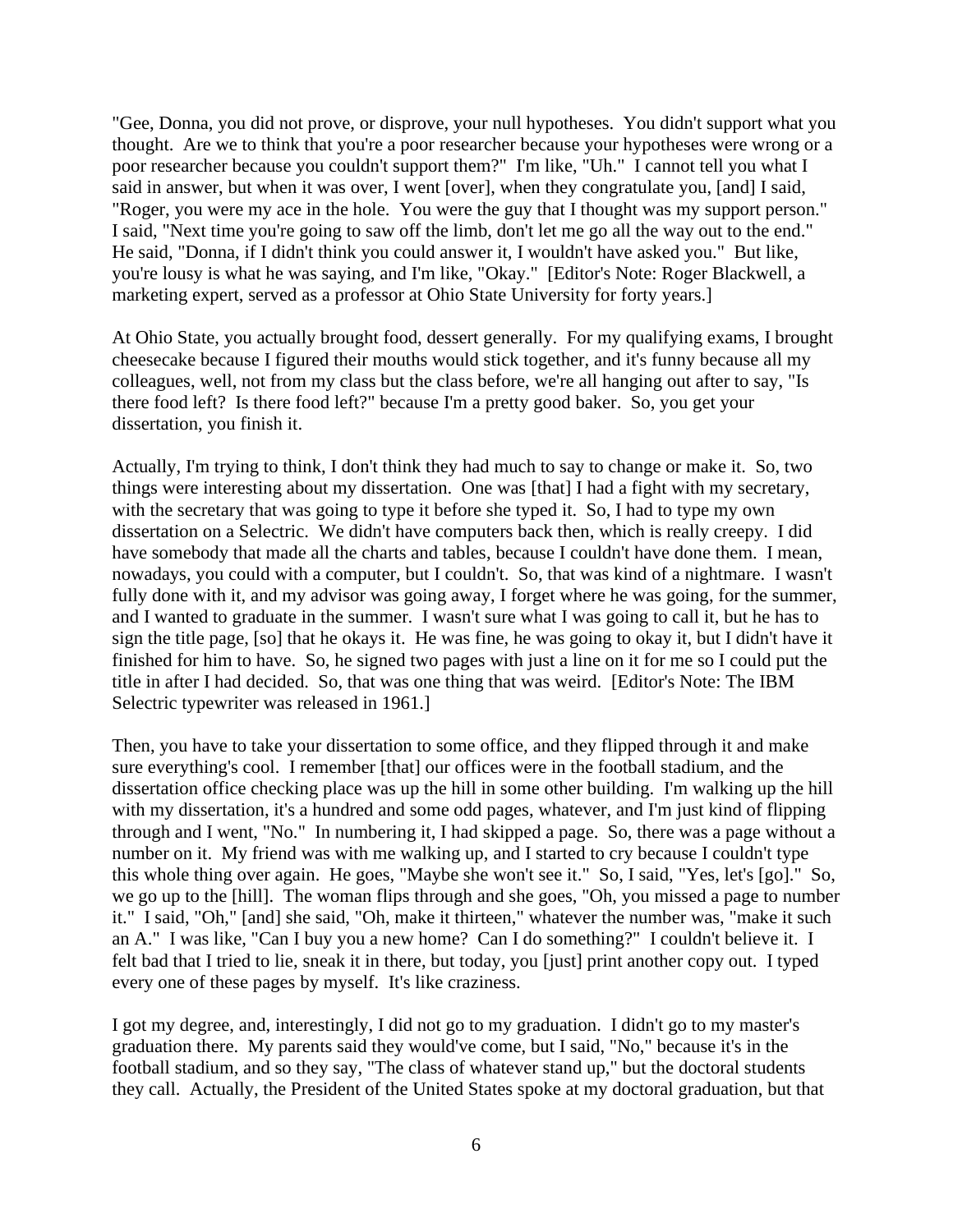was because Nixon was impeached, and Ford, who had agreed to be [president] when he was vice president, still came and talked. I've said, to this day, every time somebody says, "Oh, there's a graduation. You going to go?" I'd say, "Hey, I didn't go when the president spoke. I really don't want to go." But I've gone to my daughters' graduations. I've gone to students' graduations. I find them annoying, but that's all. So, that was that. [Editor's Note: On August 8, 1974, President Richard Nixon resigned from office due to his involvement in the Watergate Scandal, and Vice President Gerald Ford assumed the presidency on August 9th.]

KR: I have just a few follow-up questions about your time at Ohio State.

DC: Sure, sure.

KR: What package did Ohio State give you in terms of assistantship?

DC: So, when I got there, I did not get a fellowship, which was fine, but I was willing to work. My first year, my job was with--oh, I forget the name of the organization, but it was a research organization. Maybe it was my first two years there. [What] they were looking at, I mean, it fit with kind of what my degree was going to be. They did research on workers. I don't know if it was union workers, but they did some research. I didn't have to do a whole lot of [work]. I mean, I had to do stuff. I had to read articles and tell them what to do, but I don't remember that much about what I did. I do remember that we moved offices, and I don't know whether it was the first office or the second office where we were in almost like a closet. That was great because we had to put in twenty hours a week. That was what our assignment was. We didn't have twenty hours of work a week to do. So, I would bring my textbooks and I would read stuff, and so when we're in this closet it was great. People weren't walking by and seeing me read my textbooks. Then, we moved to this open office space and it was like, "Okay." There's nothing worse for me, ever, to not be busy or to sit and not have something to do but have something to do that I can't do, which was nuts. So, I'm trying to think what the name of it is. It had an acronym and I can't remember what the name of it was, but for my first two years, I think I was there. I'm pretty sure I was there for two years. Then, my second two years, I taught "Intro Psychology." At Ohio State, we had sixty in a class and they had like thirty sections, I mean, like 3,600 kids in fall quarter took "Intro Psychology," I mean, huge numbers. So, that's all I taught.

I taught "Intro Psychology" every semester, and I guess I only taught one class. I can't remember how many I taught, but the interesting part, "Intro Psychology" was a required course, I think, for everybody. So, we had all kinds of majors, and we had people from the football team. I remember panicking because I got the list of who my students were one year, and on my list was a guy by the name of Artie Griffin and Archie Griffin was the star quarterback. He was a Heisman winner. I had heard from other folks that taught intro, that, if you have a football player, you're going to get a call from the coach. I thought, "Ugh." Well, when Artie Griffin walked into my class, he was this tall skinny kid. I'm like, "Okay, not the same one." Interestingly, I did have somebody who went pro. His name was Van DeCree. I don't know enough about football. [Editor's Note: Archie Griffin played running back for the Ohio State Buckeyes and the Cincinnati Bengals. He is the only two-time winner of college football's Heisman Trophy. Van DeCree played football at Ohio State from 1971 to 1974 and then went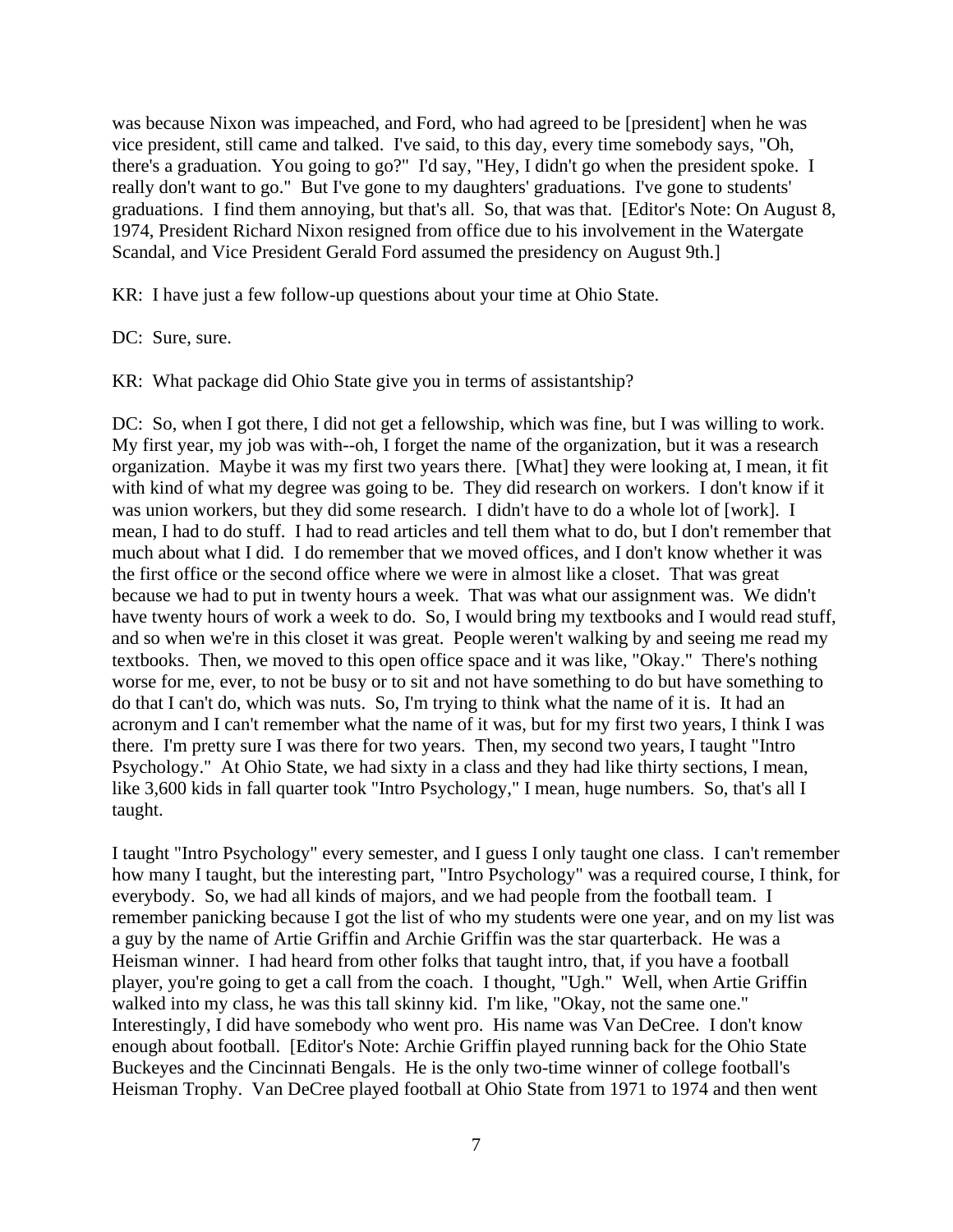on to play in the World Football League. He is a member of the Ohio State Football Hall of Fame.]

That was another thing about Ohio State. Ohio State [was] a big football [university]. At that time, it was during Woody Hayes' time. Everybody wants to go to the football games as a student. You can get a season ticket and I could get one for my spouse. So, I had season tickets for four years and I went to two games. Mick took his secretary. He took his boss. He took everybody. I just didn't go. I couldn't care less. [Editor's Note: Woody Hayes coached the Ohio State Buckeyes Football Team from 1951 to 1978.]

In terms of the teaching, it was interesting to teach intro, and basically, we didn't make up the exams. Everybody had the same exam, which is now [that] you think about it interesting, and it was multiple choice. It was sixty multiple choice, and they took two [exams]. They took a midterm and final, and we graded them. I didn't have anybody that was a football issue, but I did have a student's parent call me, who failed, and told me that because I was failing their son, he would lose his scholarship. I said, "Am I the only course he's failing?" "No." "Well, you know, guess what? [I] can't do anything." That should've told me way back when what goes on. What was interesting is [that] my husband--not the first year he was there because he came in January but in the following fall--started taking doctoral courses in finance. He was treated as an in-state student for tuition because they sent the documentation to our apartment. It didn't matter to me because my assistantship was full tuition and I got a stipend. So, it didn't matter that I was outof-state, but, yes, tuition probably would've only been about three or four thousand dollars a year for graduate school because it's a long time ago, yes. Other questions?

KR: I am curious, at the time that you were studying industrial organizational psychology, what were the major trends or developments going on in that field?

DC: My dissertation was on motivation, and motivation has always been my area of interest. It plays into consumer psych too because what motivates somebody to buy something? What motivates somebody to be a good worker? What motivates somebody? I actually always, when I teach management, say to my students, "Would you rather have somebody who's motivated to do a good job or somebody that knows how to do a good job?" Oftentimes, a student will say, "Oh, somebody who knows how to do it because I can motivate anybody," and I'm like, "Oh, are you wrong." That was a major trend. My dissertation was on intrinsic and extrinsic motivation. I think Ed Deci was the guy who wrote the first article that dealt with that and focused on that for a while. That was a big thing. [It] really focused on motivation, and that was like my thing. It was interesting [that], at Ohio State, there were names that we read about that were there. Michigan was the top school, but we had--what's his name? Oh, God, I can picture him, Stogdill, Ralph Stogdill, who wrote one of the seminal papers on leadership. Leadership was the other big thing, trying to see how to be a leader. [Editor's Note: Edward L. Deci is a psychology professor and Gowen Professor in the Social Sciences at the University of Rochester. Deci serves as the director of the human motivation program. He and Richard Ryan came up with the motivational theory called self-determination theory. Ralph Stogdill, who passed away in 1978, was a Professor Emeritus of Management Science and Psychology at Ohio State University and was internationally known for his research and publications on leadership and organizations.]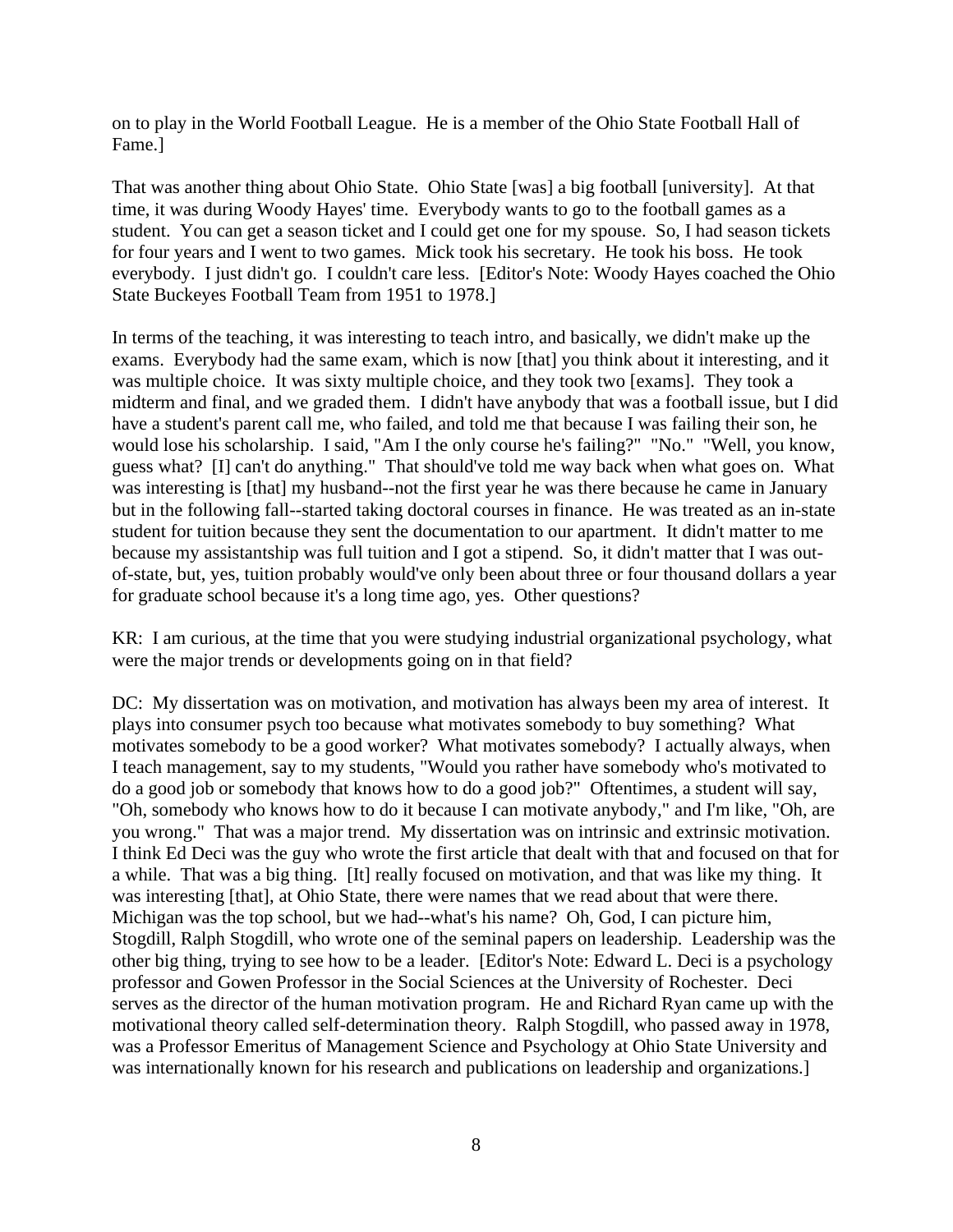Then, one of my professors that taught us, he was taught by a guy named [Fred] Fiedler, who was another big leadership person. Then, we had a guy who was a big name in statistics, and that's a funny story too. He taught a course called "Correlational Analysis," and every psychology major, no matter what your area was, had to take this course. We sat in a big stadium seating. This guy filled up three or four boards, and then he'd stand back and he'd go, "Ah ha." He'd go all the way back and erase something that he made a mistake on and then go all the way through again. It was a little crazy, but I remember most [that] he actually was a jolly old soul. He kind of looked like he could've been Santa Claus. He was chubby, and he was short. At one point in time, we were going to take either our first midterm or it was our final, I can't remember, and he turned to us and he goes, "Do you have any questions?" Then, he chuckled, because nobody raised their hand. He goes, "You don't know enough to even know what to ask." [laughter] The only way we got through this course is because he used the same exams, he changed the numbers a little, year after year, and they were passed down. You'd go to an American Psychological Association meeting and you'd go, "Oh, you're from Ohio State, have you had the mystery course?" That's what they've referred to it as. I've been very lucky. Anytime, I've worked in industry, I've always had a statistician work with me, so I haven't had to remember the mystery course. I understand what it does. I just don't necessarily know how to do it. Now, with software, you just plug in stuff and it's magic, it happens. So, that was good, yes.

KR: How much diversity was there in the faculty?

DC: In our faculty, none. I'm sorry, in the psych faculty, there may have been something. We had four white men. Yes, we had four white men. In terms of students, there was some diversity in students. In my class, there were two women and five or six guys. I'm trying to think if Ernie was in our class or the class after ours. I think the class after ours had a black man and a black woman, but the majority were white. There were women, we had women in every class, but the majority were men. Actually, [in] the fourth-year class, I guess, there was one Hispanic, one Hispanic male, two or three white males and two, I think, no, one white woman. Then, in the year after that, there were two or three white males and two white women. They were small. Our classes were pretty small. But in terms of diversity, there wasn't a lot. Oh, is it our class? Again, I don't know if it's our class or another, [but] we had a guy from someplace in South America. He was funny because his name was Jose, and he might have been in our class. [Since] he was from Latin America, his personal space was small. So, he would get in your face to talk to you, and the guys would back up. It was so [funny]. I use that too when I teach. I talk to them about personal space. So, Jose would come and talk to a guy and he'd get real close and they'd back up. He had the most beautiful wife. He was not interested in these men, but these men were [uncomfortable] because they'd get back to the wall and they couldn't back up any farther. So, yes, I haven't thought about Jose in a long time, yes, interesting.

KR: How do you feel you were received as a woman in graduate school?

DC: I don't think I had any problem, because, as I said, the two or three classes above me all had women, and [in] the fourth-year class, when I was a first-year student, there was a woman who was very well thought of. The classes three years above me--would it be three years above me? No, two years above me, they had two women and the women were as good as the men. No one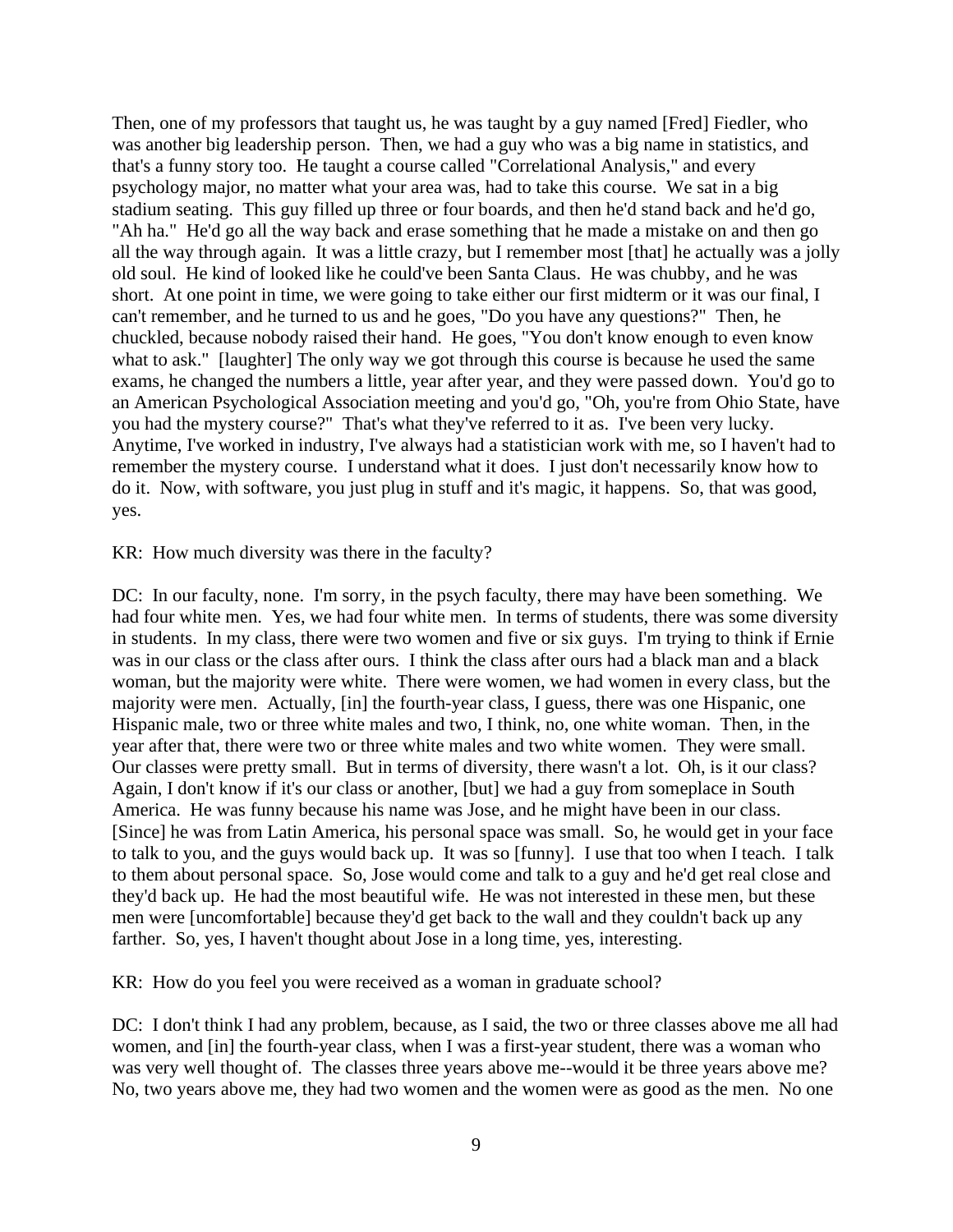went, "Oh, she got in because she slept her way." No, they were looking for women in IO, and they treated us [with respect]. Well, I think part of it was interesting. Our two senior faculty members, one really respected his wife. When he left Ohio State--he was the full professor, he was the chairman--when he left Ohio State to go, I think, to Bowling Green, his wife, and she was not in our field necessarily, became the editor of the *Personnel Psychology* journal. So, he respected his wife. To me, I think that's what make the type of men you want to work with, are those who have a wife who they really respect. The other guy, he was so weird. I mean, he was a nice guy. Actually, we always thought, he dry-cleaned his jeans. He read the journals on the toilet because you could name any subject and he could give you a reference out of his head and not just, "Oh, that was in the journal," but it was, "Volume this and these pages." I mean, he was really scary, and I forget what his wife did. She may have been an artist or something, but, again, he respected [her]. So, we never felt, this is a good question, that, "Oh, gee, we were women and the men were better than we were."

Again, as I said, in my class, except for the guy that came in with his master's degree, I was the only one that left with a Ph.D. We had a purge, and part of it was because we had a visiting professor who was a nightmare. He never published anything because it was never good enough and he imparted that to us. So, we were never really good enough. I'll never forget, we were allowed to interview him to see if we recommended he get renewed. We talked to him about his openness to students, and I'll never forget, I said, "You know, are you open [to this]? How do you feel about [this]?" "Oh, I'm, you know …" I said, "Well, excuse me, I knocked on your door once and asked you if you had a minute, and you said, 'Yes, a minute.'" He goes, "Well, my door was closed." I said, "Were we supposed to know that that meant you shouldn't be disturbed?" because a lot of times, people didn't leave their doors open because we were in the football stadium hallway. So, that was an interesting kind of situation because he was not a nice person, so we got rid of him.

#### KR: What was your life like living in Columbus?

DC: It was interesting. We first lived in married students' housing. We lived in an apartment that was a garden apartment, but you walked upstairs to get to the main level and then we walked a half a flight down. So, we weren't underground but half were underground. So, we barbecued out [of] our kitchen window in a little barbecue thing. It was amazing because Columbus was really cheap, in terms of the cost of living versus being in New Jersey. It was also kind of backwards. I said this to somebody last night. We were talking and one of the reasons we got married is because I was too stupid to know [that] you could send blood tests back to New Jersey. We couldn't get married until March, when he moved out, because that's when I had a break from school and this, that and the other. Anyway, I was really concerned. The reason we got married, instead of just live together, even though people at that time still did live together, was [that] I was seemingly backward. In the newspaper, I was reading the want ads and it said, "Colored lady wants work," and I said to my husband, "I wonder what color she is," because we didn't use that phrase anymore. So, I was like, "I don't think two names on the mailbox are going to be good." So, anyway, we lived in that. We went from one really tiny [apartment]--like an efficiency, where we had a communal kitchen on the second floor, and we were on the third floor--to married students' housing, which was a two-bedroom place, until we actually bought a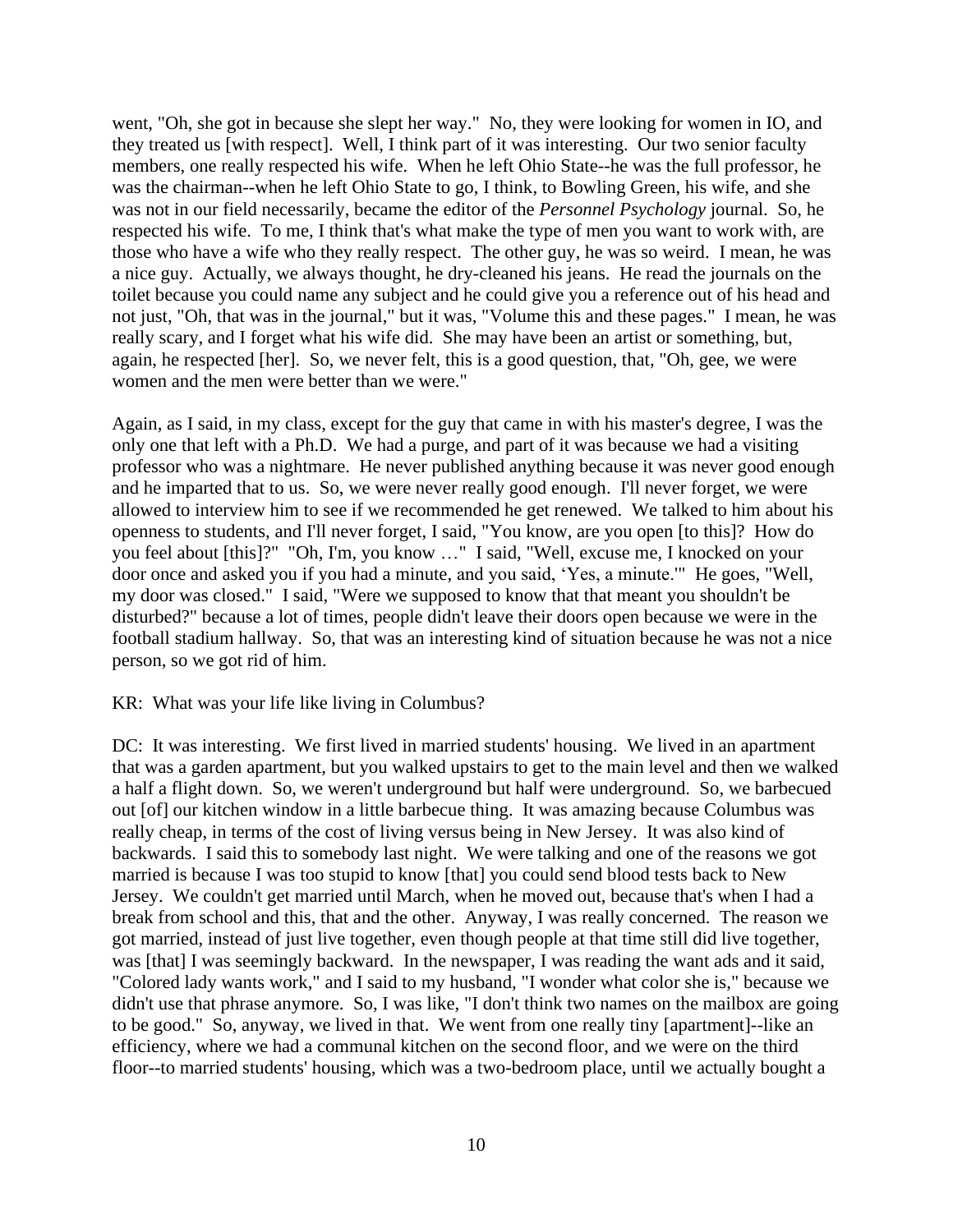condo out there. It was fine. Ohio was fine. I had really good friends. It was interesting. [Editor's Note: Dr. Chlopak's telephone rings. She is talking to her husband.]

There were two women in our class, but I was really good friends with two of the guys. I wasn't friends with this woman. She was a little spacey, as far as I was concerned, and she never finished. But [of] the two guys who were my really best friends, one of them still is my really good friend. We meet for coffee at least quarterly. He lives in New York, right on the border. I used him as a reference recently, and I realized I've known him for forty-seven years. That's like, "How could I know Eddie for forty-seven years?" It's just kind of amazing.

Columbus was interesting. I'll tell you one other funny story that I always think of. It wasn't the East or the West Coast. It was the center of the country. So, Mick and I were looking to get furniture for our place, and this store, which was part of Federated, it was called Lazarus, was having a sale. He was working downtown, and I was meeting him after work. I walked in, and this store had a deli, kind of, that sold food. I just was killing time until he could meet me. This woman walks into the deli. The woman working at the deli had teased hair, and she's cracking gum. The woman that was shopping said to her, "What's the difference between this Kosher style salami and this other salami?" The woman behind the counter said, "The Kosher style doesn't have garlic and it's been blessed by a priest." I didn't explain anything, I just went and said, "Mick, you've got to hear this one." [laughter] It wasn't Kosher anyway, but it was Kosher style. I thought, "Okay, this is just really kind of funny." I mean, we enjoyed living there. We were fine knowing that we were going to leave eventually, because I wanted to teach when I graduated. That's what I thought I was being trained to do, and unless, I guess, you're being trained in education per se, you're not trained to teach. You're just trained to have an expertise in an area, and then you've got to go and figure out how to share that with somebody else. That was it, yes.

#### KR: Why did you want to teach?

DC: Because I thought that that would be a good way to have a family, make a living, and be a professional. Clearly, I wasn't one of the Douglass students, in my day and age, who wanted to get her Mrs. I mean, I eventually wanted to be married, but I didn't go to school to meet a guy, to get married, and then just stay home. To me, you were learning something, you were doing something, so you could work. At the same time, it was important for me to be able to have a family, if I met somebody and I wanted to have a family, and I thought teaching--and not high school or junior high but college teaching--was a kind of a profession. I remember having a fight with my sister, who's a teacher, and she was talking to me about one of her colleagues who was also a teacher. I probably downplayed her friend because she said, "Oh, she's a professional woman." I said, "She's a teacher, a high school teacher." No, she was a fifth-grade teacher. She says, "Oh, no, she's a [professional]." I said, "Well, yes, she's a teacher." Maybe it wasn't the word professional, I can't remember what the word was, but I said, "What's the progression?" When you're a college professor, you're an assistant professor, then you're an associate professor and then you're a full. There's some progression. Maybe because it was my business head [that I] thought like that]. You work in a business and you're an associate, then you're an AVP [assistant vice president], then you're a VP [vice president]. There's a progression, and so that's why if I wanted to have a family and have a job and teach and then have a profession, college teaching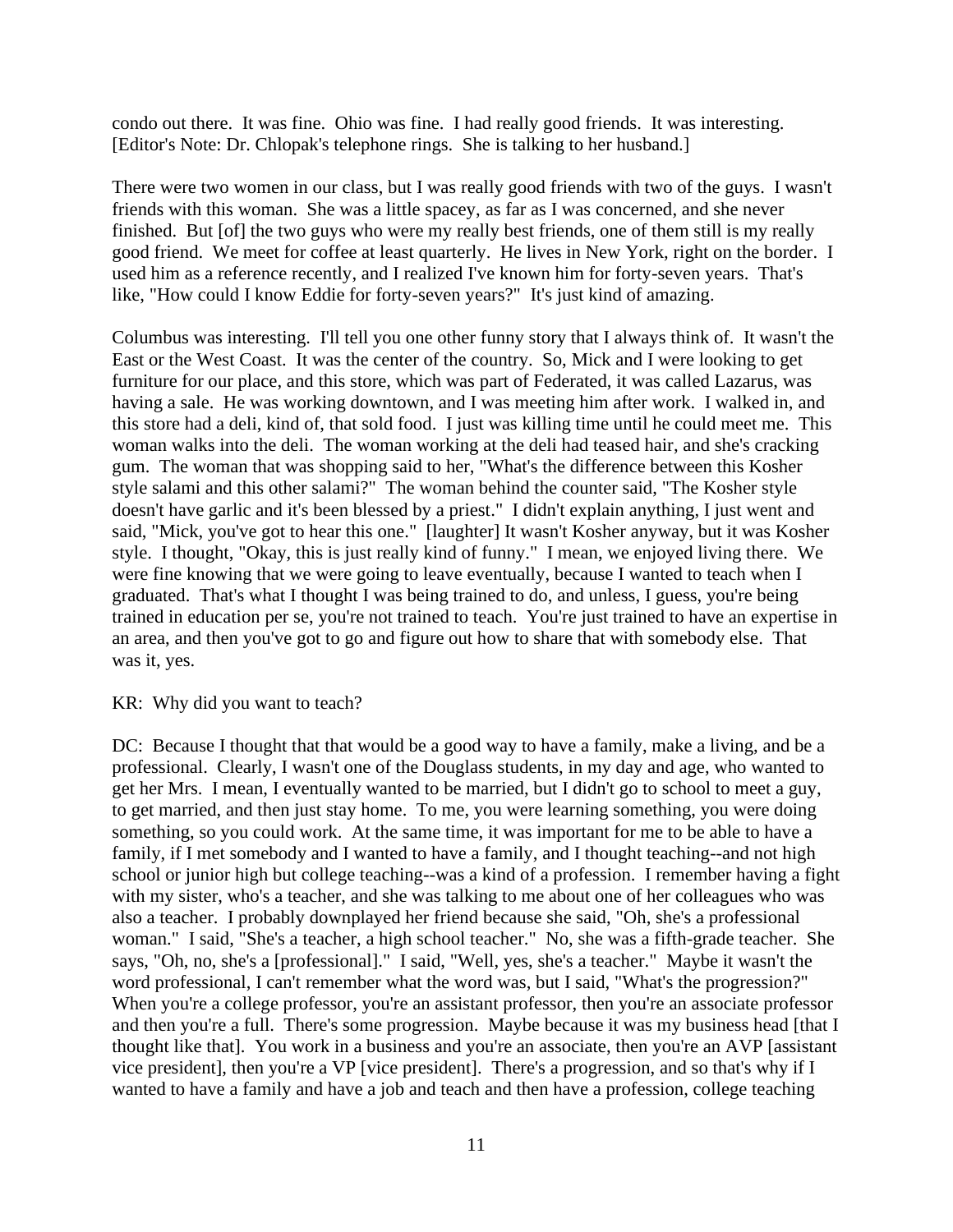was where it was going to be. So, that's why I thought I always wanted to be a teacher. After five years, I said, "No." [laughter]

KR: What was the process of job hunting after you were finishing up your dissertation?

DC: Very interesting. You have to apply for jobs in March, because that's when university positions come open, because they're trying to hire you for fall. So, that was another situation where Mick said to me, "Find the best job you can find and I will follow you, but don't go to Purdue." Not that Purdue had an opening but he goes, "West Lafayette, Indiana isn't going to make it for me." [Also], because I was an IO psychologist, I could apply to business schools. I could apply to psych departments. I could apply in a business school, to a management job, to a marketing job. So, I had some opportunity.

Seton Hall came open. I applied to the job at Seton Hall. I must have applied to other jobs; I can't remember if I did. I remember my interview at Seton Hall very clearly, and I'll tell you about that. That was a good one because we'd be in the New York-Metro area, and Mick was in finance and he would be able to find something probably. It was a good possibility. So, again, I don't remember if I applied other places, or if they didn't interview me. I can't remember any other interviews. The interview at Seton Hall stuck out because I was being interviewed by a man, he was a little man and an older man, a very nice man, and he actually was an arbitrator too and he was the head of the management department. He asked me all these questions, and then he said, "You're a young woman, and you're newly married. Do you plan on having children?" So, I said to him, "That's an illegal question. You should know better. However, I come from good, strong peasant stock. My ancestors had babies in the field and kept plowing." I literally said that. So, he goes, "Oh, okay," and I got the job. I told you what I said to the guys on the bus, right?

## KR: Yes.

DC: Yes, okay, so that's who I was. So, literally, I said that because he really should've known better. It was an illegal question. If they didn't hire me, I could've sued them, not that I would've. They hired me, and, interestingly--this to me is really an interesting thing--I was paid sixteen-five [16,500 dollars]. My colleague, who happens to now be the department chairman, who came when I did, was a woman. She had a degree in sociology, but she didn't finish her dissertation. She was paid fifteen-five [15,500 dollars] because she hadn't finished yet, and we were in the business school. If we had been in the arts [school, it would have been less], and I was making more than my chairman at Ohio State. He was making twelve-five [12,500 dollars] because it was [an] arts and sciences departments. So, that was interesting.

I went there for two years. Did I go there for two or three years? No, I went there for three years, and at the end of my third year, I said, "I want to do something more. I want to do more." I actually interviewed--and again this is about networking--at NYU [New York University]. NYU had an opening in their IO department. I interviewed there, and I interviewed at Hofstra. I had a job offer at Hofstra, but we were going to have to move. It was both of them, psych department jobs, and [for] Hofstra we were going to have to move to Long Island, and housing prices were pretty high. The head of the psych department at Hofstra wanted all the faculty there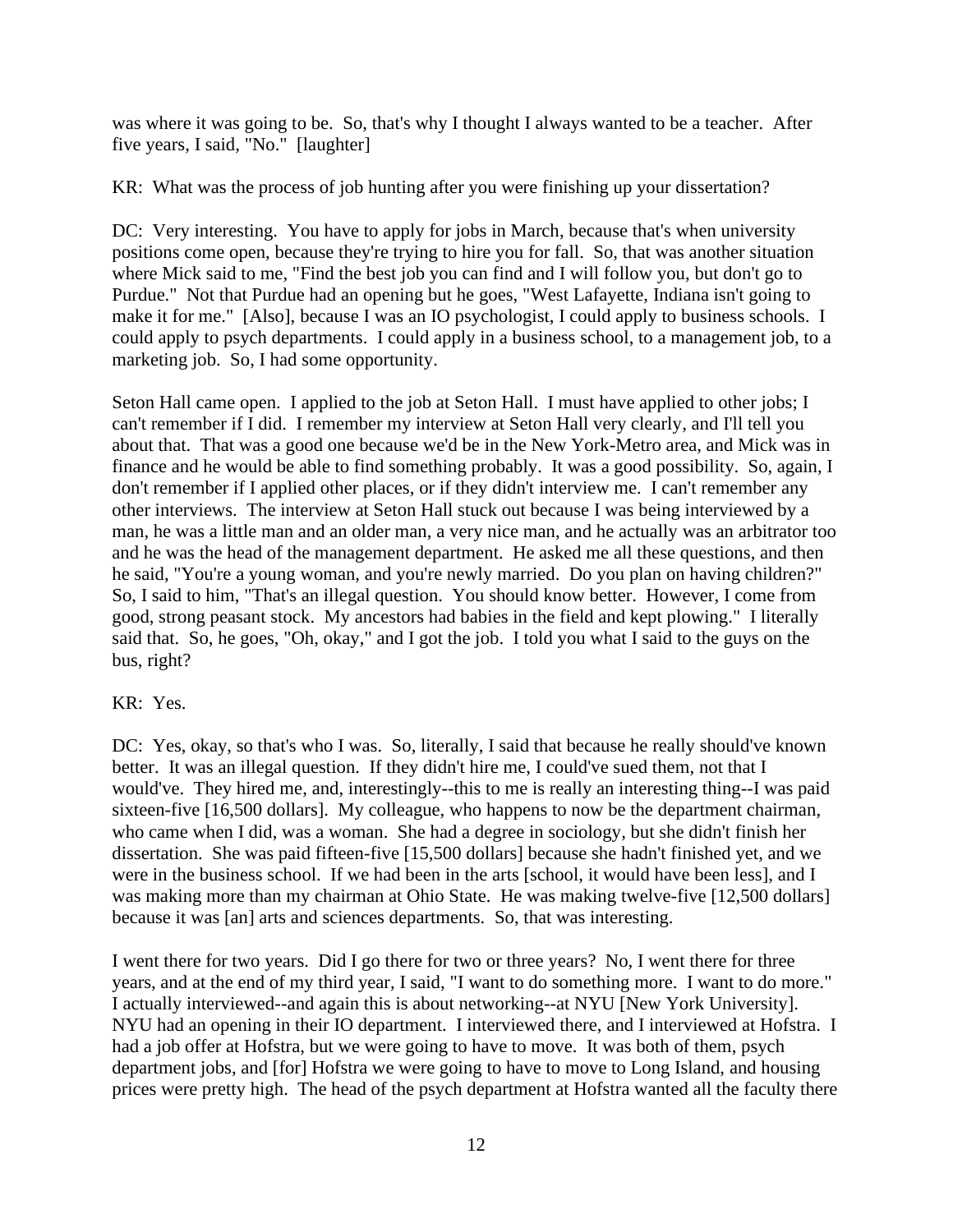four days a week. I said to her, "Well, if I take the job, we're going to move, but it'll take us at least a semester. So, for the semester that we're still in New Jersey, could I go three days a week?" [She said], "No, I want all my [faculty here four days a week]." So, that didn't make me really happy.

So, I went to interview at NYU, which we wouldn't have had to move, and I liked the guy. I happened to be pregnant. He said, "Can I say something about you being pregnant?" I said, "Yes." We had a conversation and I really liked him, except that he said to me, "Could you teach 'Intro Psychology'?" I said, "Yes, I have, but would you ask an IO psychologist to teach intro? Why would we go back to the physiology and all the stuff? I did teach years ago, but I didn't really want to." Then, he goes, "Well, would you like to teach marketing?" and I said, "Yes, I'd love to teach marketing." He said, "Well, I have a friend at Baruch. They're looking for somebody to teach marketing. Do you have time if I call him? Can you go talk to him?" I said, "Yes." I got a job at Baruch teaching marketing. I did that for two years, [I] liked it, but the little guy up here, said, "You're boring. You've said this. Go do it." So, I said, "I really want to do this. I don't want to teach anymore." Yes, I am boring. The good news was [that] the students weren't falling asleep. I'm trying to think when it was that I started looking for jobs. [Editor's Note: Located in Manhattan, Baruch College is a public college in New York.]

We were living in Berkeley Heights at the time. My husband would read *The Wall Street Journal* and, at that time, there were want ads in *The Wall Street Journal* and *The New York Times*. He came home one day and he said, "There's a job in AT&T that sounds just perfect for you." I said, "Okay," so I applied for it. I got one of these, "Thank you, your skills are wonderful. We'll keep your resume on file for six months, but we don't have anything right now." At the same time, I don't know if I had interviewed at Equitable Life, it was around the time that two jobs were jobs that I was kind of seeking at the same, similar time, but AT&T was [like], "Don't call us, we'll call you," kind of thing. So, I actually took the calendar that was in our kitchen, flipped it six months, and wrote, "Call this number at AT&T." Two weeks or three weeks later, Mick brings home the paper; the same ad's in there. They haven't found anybody. He goes, "This is you, something's not right." So, I flip up, I find the number, [and] I call the woman. "Oh, are you trying to get a hold of us? We've left several messages." They never left messages. So, I went in for the interview for AT&T, and I got an offer. I had an offer for AT&T and I had an offer for Equitable Life.

I think the pay was close. AT&T may have been a little less, AT&T was in New Jersey and Equitable Life was in New York, but Equitable Life had four weeks' vacation and AT&T had two weeks' vacation. However, it was going to take me an hour and twenty minutes minimum, each way, to get to Equitable Life, and twenty minutes, each way, to get me to AT&T. So, I did the math. Let's say you worked forty-eight weeks a year; that's 480 extra hours of commuting. Guess what? It doesn't pay to go into Equitable Life. So, I worked for AT&T for about five years, and that's when the divestiture was announced. I was excited thinking that they were going to get market driven and we were going to do marketing. I worked in a very interesting organization because the organization I worked with, in order to work there, you had to have at least a master's degree. Several of us had Ph.Ds. and those that had master's oftentimes had two master's. So, it was really kind of [an] academic environment. [Editor's Note: Prompted by the Justice Department's antitrust lawsuit, in 1982, AT&T Corporation announced the divestiture of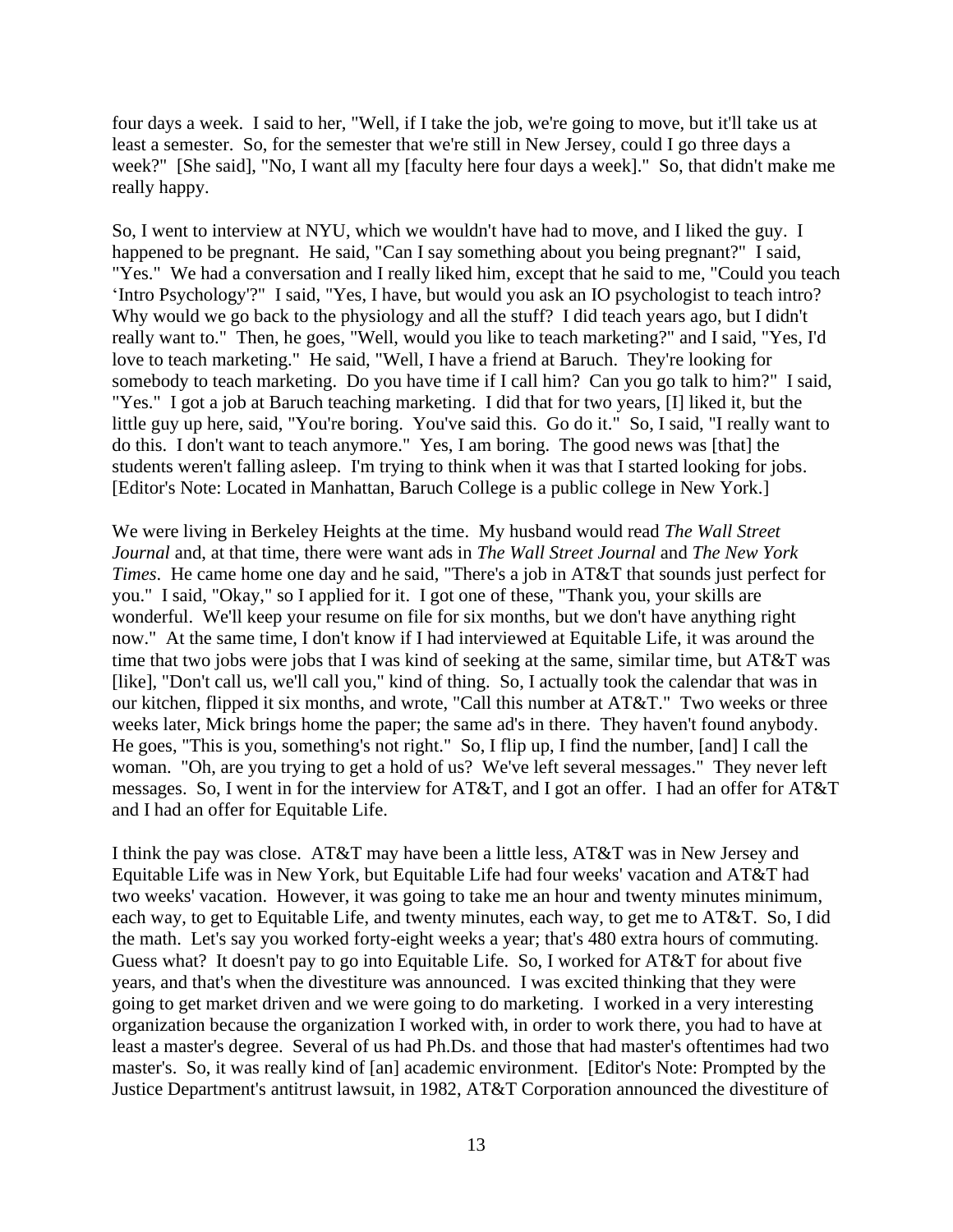the Bell telephone companies. The breakup of the Bell telephone system entailed AT&T retaining control of long-distance operations with local operations going to regional Bell phone companies.]

Again, it was like, "No, I think I want to do something else after five years." My husband had been at Citi, at that time. He gave my resume to someone who was in his group, but she knew people in other groups and she said, "Yes, I know somebody in the development division that are developing products and they're looking for people. So, let me give Donna's resume to these people." So, I got a call from them and I went in for my interview. To this day, that guy, he's my favorite boss I've ever had. I loved him. He was wonderful. Interestingly, they asked for references and the guy who I gave for a reference was a guy that I got to know when I was at Baruch. He was a marketing professor. He wrote the other principles of marketing book that ninety percent of the schools use. Leon [Schiffman] called me afterwards and he said, "He really wants to hire you." I said, "Well, that's nice," and so I left AT&T to go to Citibank.

Interestingly, [at] AT&T, I was paid okay. But it was New Jersey, so it was much less than what you would get in New York. So, in my head, I knew what I wanted to be paid. I got my job offer, and it was five thousand dollars less than I wanted to be paid. I said to my boss, he really wanted me [and] I really wanted to work for him, "I'd really liked to be making this amount of money." He said, "I can't give you that," because I was coming in as a VP. "My two other VPs make what you're making, and I can't pay you more than them. They've worked for me for a while, I can't pay you more." Really nice to know the organization and what goes on. So, my husband, who had been at Citi, at that time, [for] I don't know, five, six, seven years, said, "They didn't get you through a headhunter. They didn't pay a headhunter to find you. He could perhaps pay you a signing bonus because they have money." So, I went back to him and I said, "Would it be possible to pay me that five thousand dollars in a signing bonus?" He said, "I think so," and I got it. So, I made the first year what I wanted to make. So, I was a happy camper and he was happy. It wasn't really his money.

Interestingly, within six months of that job, I was tapped to run a technology testing facility. The head of the development division [was] looking for somebody to run this technology testing facility that they had. Human factors is part of what can be part of IO. I was not a human factors person, but I could run a team and I had nobody working for me. Oh, the other thing, and I mentioned the academic nature of AT&T, my favorite boss ever, Jerry, he hired a writing coach for me. He said, "[The reason is] because you write like an academic. You need to write like a businessperson." I was mortified because, can you imagine, you get a brand-new job and they tell you, "Oh, we're going to teach you. You've got a Ph.D. and we're going to teach you how to write." I still have the book; I forget what it's called. [The] woman came in, every week for four weeks, [and] everything that I wrote, an e-mail, anything, she got on a Friday, came back on a Monday, and said how I could've written it better. You're brand new in a job, with a boss you really like, and he hires somebody to be your coach, you can take it as, "Wow, he really cares," or you can take it as, "I'm in trouble." She was the one that made me feel, "This is wonderful." She goes, "You should feel so good that he cares enough about you to invest in you." I didn't go home with my tail between my legs and cry. I took it to heart. So, for four weeks, she did this and I got much better. It's what I say when I had students in "Communications in Business," "People don't want to read like pages of stuff. You've got to be pithy. You've got to get it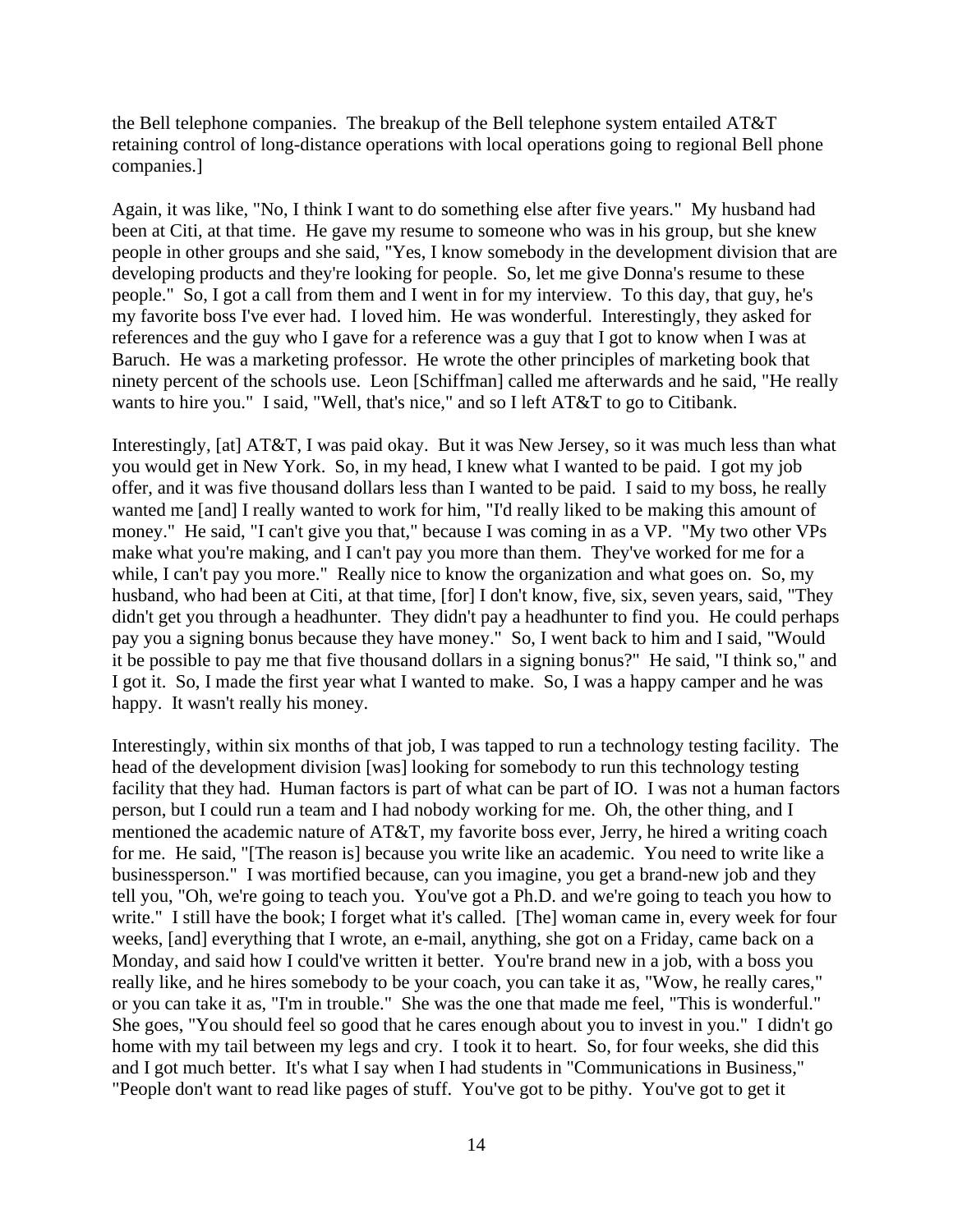down," and so that's what she said now. She would take a red pen and she would edit everything that I did, and so I did that for the rest [of the four weeks].

KR: You learned the craft of writing.

DC: Yes, of how to write business things. Get to the point, you don't [write] like an academic. So, as I said, in six months they tapped me to run this technology testing facility and I'll never forget that. So, I'm interviewing with the head of the development division, who was at least a level above my boss. I think it was a couple of levels above my boss. He reads my resume. On my resume, at the time, it had that I raised and bred Great Danes, because we did. He reads that and he goes, "Gee, you can see the big picture," and I thought, "What a turkey? What?" Anyway, "Okay, fine." So, I got this great job. I'll never forget that my husband said, and it came with a promotion and a raise, "Well, what do you expect? What kind of raise? You won't get more than whatever." I said, "Oh, well, I was expecting whatever. I got [a] twenty-five percent raise." [laughter] I was like, "Okay." Not with the bonus, if you take out the bonus, but [it was] a twenty-five percent raise over what I was making. My husband just closed his mouth. I did that for a while at Citi.

Then, when I was on maternity leave at Citi, and my daughter was [born] by emergency C [caesarian], I only took four weeks off. When I was on [maternity leave], my job went away, which is illegal too. They moved the lab. The lab was in a certain spot. I'm going to stop because it's twelve [clock chimes ring]. Okay, so the lab was actually a facility. They were changing things, and they were moving the people in the lab up to Midtown. It was at 42nd and 2nd. It was in the CBS building, and they were moving it up to Midtown. They did this while I was on maternity leave. So, when I came in, they had hired somebody else to manage those people. So, I stayed there, when I came back from maternity leave, for a short while but [was] looking for another job to work at Citi. [Dr. Chlopak's clock is chiming.]

It was interesting, because my boss, at that time, was a woman and she wasn't a very hard worker. She didn't really care. You weren't supposed to smoke in the buildings anymore, but if you asked everybody in a meeting, you could smoke in the meeting room. She said, "You're fine that I smoke here, right?" I mean, this is who she was as a boss. So, I found another job within the New York Bank at the time. I was in the development division, I was in the New York Bank at the time. When I told her I found this job, she said, "How'd you find this job?" She wasn't helping me, but she didn't want me to go, like, "Whatever," so I left. I worked on a project within the New York Bank that became something that they wanted to do nationally. So, then I moved over to something called national marketing, and I was there--I don't remember for how long.

Interestingly, then national marketing was moving to Chicago, and so the decision was, Mick wasn't moving to Chicago, we're not moving to Chicago. Do I try and find another job in the bank, or do I go out on my own, do consulting, that our accountant kept saying, "One of you has to stop working for a big company. You have to have some way to, not hide your money, be able to take certain things off of your income." So, I left. I had my own consulting business for about five years and was doing okay, not great, because the problem was [that] I liked doing the work, I didn't like getting the work. I wasn't really a salesperson and did that, as I said, for about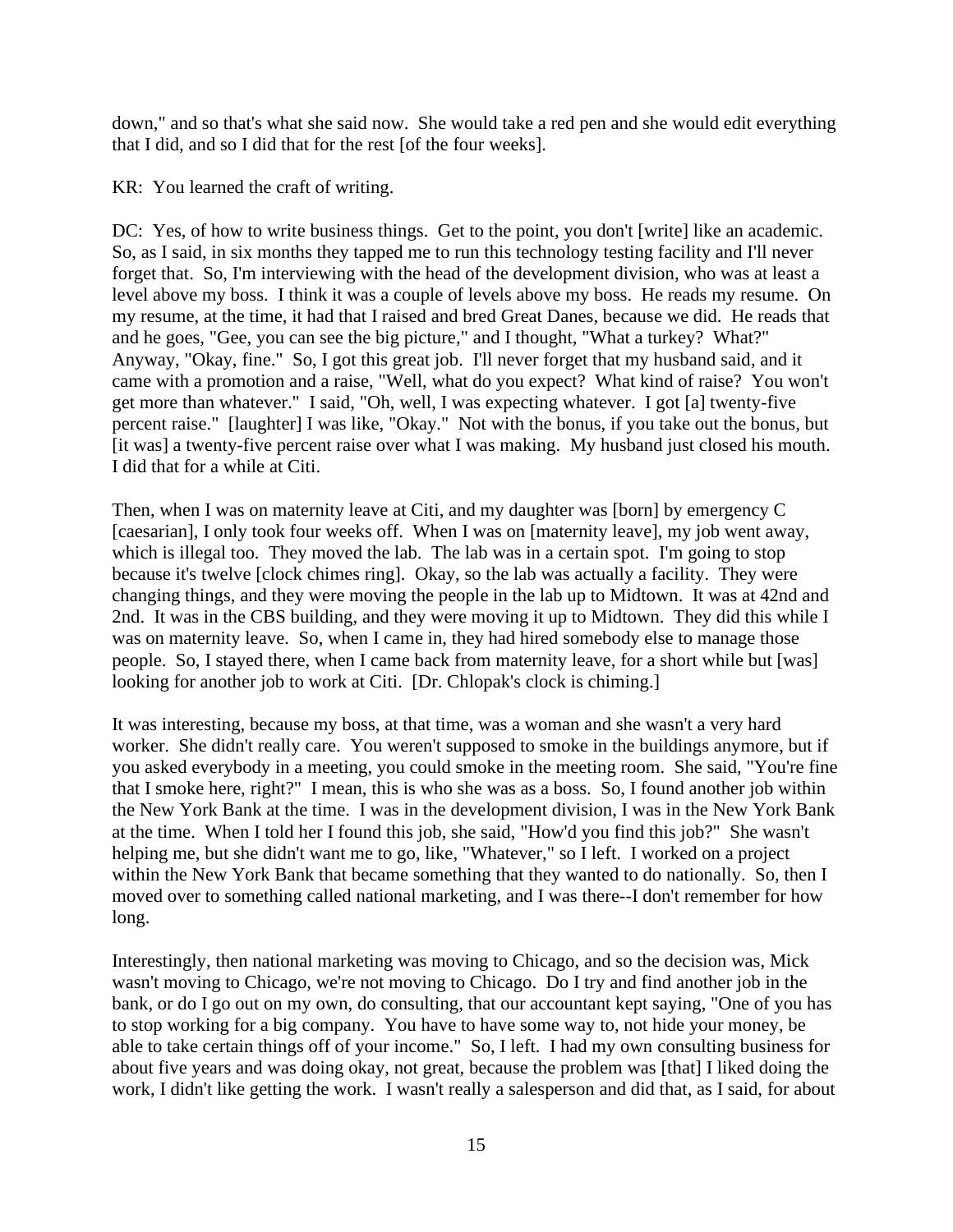five years. It was about [the] time when my daughter, my oldest daughter, I think this was about [the] time, was going away to college, so costs were going to change. I got a call from a headhunter telling me about this organization that was the 21st century, this was still in the 20th century, and [that] they'd like to interview [me]. So, it was the Gallup Organization. So, I went for the interview and we decided I was going to go work there, but I had some of my own projects that I had to wrap up first. [Editor's Note: Gallup, Inc. is an American analytics and advisory company.]

So, I was going to start there part time. I think I started there part time for two months, or a month and a half, some very short time, and then I got projects and then I started working there. I worked for the Gallup Organization for fourteen years. So, actually, my time at the Gallup Organization was interesting in a lot of ways because, when I started at the Gallup Organization, the chairman and the president of the company was a psychologist and a consultant. So, the consultants in the company were on even keel with the salespeople. We were thought to be as important as the salespeople. When the chairman became just the chairman, and not the president, his son became the president, he was a sales guy, so it started to go like this. It's kind of like the Army; it moves on its stomach. The salespeople were the ones that were moving the company, they felt. I happened to be what they called a regional coordinator. We didn't have bosses, we had regional coordinators. So, I had a bunch of people that were under me that I was responsible for helping to define their compensation and that sort of thing, which I loved. I loved being a manager because I loved my people and there were a bunch of different things I did, but I was also a consultant.

My favorite job, which was really interesting, the situation was [that] a friend of mine was managing the Citibank team and she was going to go do something else. We had a big job with Citibank, which was interesting. I also managed the AT&T team, so that was interesting too. But she was going to do something else, so Citibank needed to have a new head consultant. They interviewed us; there were two of us that were interested in the job. One of the guys, who had kind of worked for me, was probably one of the smartest people I've ever met. He was really smart, very talented, not a manager, but a really smart consultant. He wanted that job only because it's almost like maybe you never want to manage people, but the only way to get ahead in a company is to manage people. So, I think that's what was in his head.

So, he interviewed with them and I interviewed with them, with the clients, and I said to him, "If they pick you, I want you to know I won't be working on this account anymore because my job, where I see myself is, to manage a team of people on a project." I said, "However, if they pick me and you decide you don't want to work on it, I don't want to work on it either because I need you and you are important." So, they picked me, and he said, "Well, I'm just a consultant." I said, "No." I don't remember what embellishment I used, but I said, "No, you're this." So, I was his managing director. I was, essentially, his boss for all the time that I was there, and he and I are still friends. We went to dinner with he and his wife about a couple of years ago. I had left Gallup, and she said, "It's not been the same since you've been gone." So, anyway, I got him out of there now. He's now at Ernst & Young, so I'm excited.

Anyway, when I was managing Citi, they were changing what they wanted to do. We were doing stuff in New York and they wanted to do a major assessment of all of their businesses, but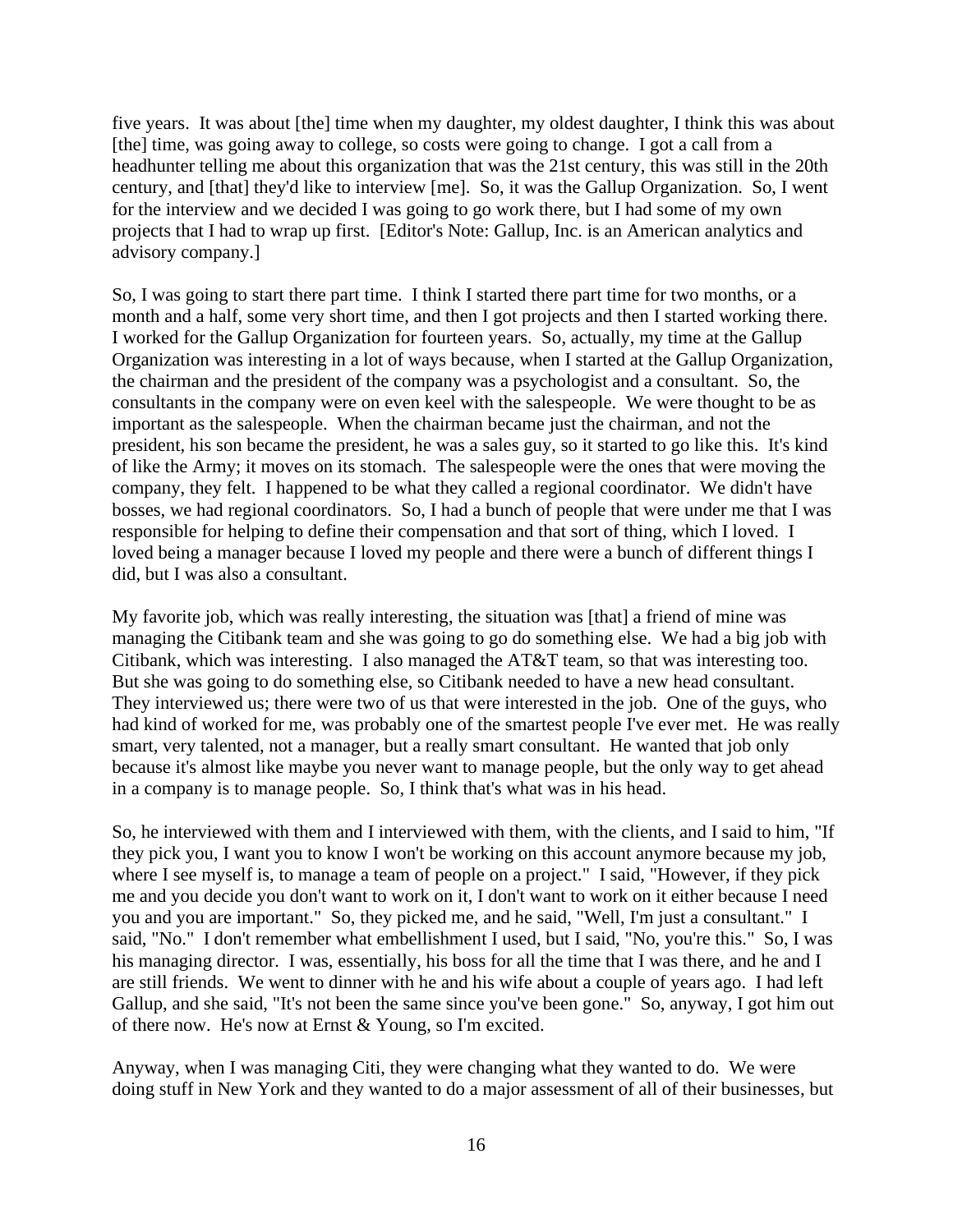they wanted to do it in a way so that they could have one spreadsheet and then put all their businesses on the same evaluation sheet. So, they were asking the same questions all over the world. So, he and I and another guy went to twelve meetings, with people at Citi, and I'll never forget that we finished the twelfth meeting, none of us were salespeople, we were all consultants, and at the end of the twelfth meeting, the people from Citi said, "So, can you give us a formal proposal with finance?" I remember leaving that [meeting], the World Trade Center was still the World Trade Center, I took the E-train all the way down to the World Trade Center. They had phonebooths on the side. I went to the phonebooth. I called the president of the company, at that time, and said, "Jim, they've asked us for a proposal." I went out and bought myself a kaleidoscope because we're going to have this big job. I went in and spent probably the next three weeks figuring out what we would charge for this process, because I had to figure out how much time each thing would take, all the piece parts that went into it. At that point in time, the head of marketing became our sales guy.

The way Gallup paid is [that] you got paid for the work you did. It was paid for your actual performance. So, if you worked on a 100,000-dollar project, you got some percentage based on the 100,000-dollar project. If you worked on a million-dollar project, you got the same percentage but on a bigger amount. Salespeople were paid commissions. So, the two guys that worked for me said, "We sold this deal. What are we going to get for it?" because we wouldn't get paid on it until we started the revenue coming in, whereas [for] the sales guy, [it's when] the contract gets signed. So, I said, "Probably nothing, but I'll go talk to the CEO." I went to talk to the CEO and he goes, "I don't pay consultants for sales." He said, "If they want to be sales guys and be in the tournaments," that's what he used to call them, "They can come change and be sales guys." They didn't want to be sales guys. Interestingly, the guy who wanted the Citi job and was my really good friend kind of said, "I get it. I didn't expect [anything] but thank you for asking." The other guy says, "I'm going to go talk to him." I said, "Yes, you go talk to him." You go talk to him because he was this guy that we just didn't know what kind of mirror he looked into. Anyway, he didn't get very far, and he ticked off the CEO. I was fine that he ticked off the CEO.

That project was nine million dollars, forty countries, consultants in forty countries, probably eight or ten different products, because we did student loans and we did mortgages and we did checking accounts and saving accounts and Citigold and all this other stuff. We had to translate and all these things. We had meetings at four or five in the morning because we had people in Singapore and in Germany and in London, and if we were at six o'clock in the United States, then they would've been [in a different time zone]. So, it was really great. It was a wonderful meeting. What was interesting, since it was remote for a lot of us, our first meeting was in Nebraska, because that's where Gallup's headquarters was. We brought, I think, forty people in from all over the world, the operations people and everything else, because we wanted to start the project as a team, where everybody could see each other, know each other, talk to each other, because after this, you're going to your countries and we have to work together. We had a guy who had moved to Alaska, he came down for the meeting, and it was a great two or three days. It was a great meeting. It was really good, and the project was quite successful. It also reminded me of another Citibank project that I did.

Now, it's really hard when you're doing customer satisfaction, or customer engagement work, and the customers' scores suck. It's like a rating drops. I remember taking over a project for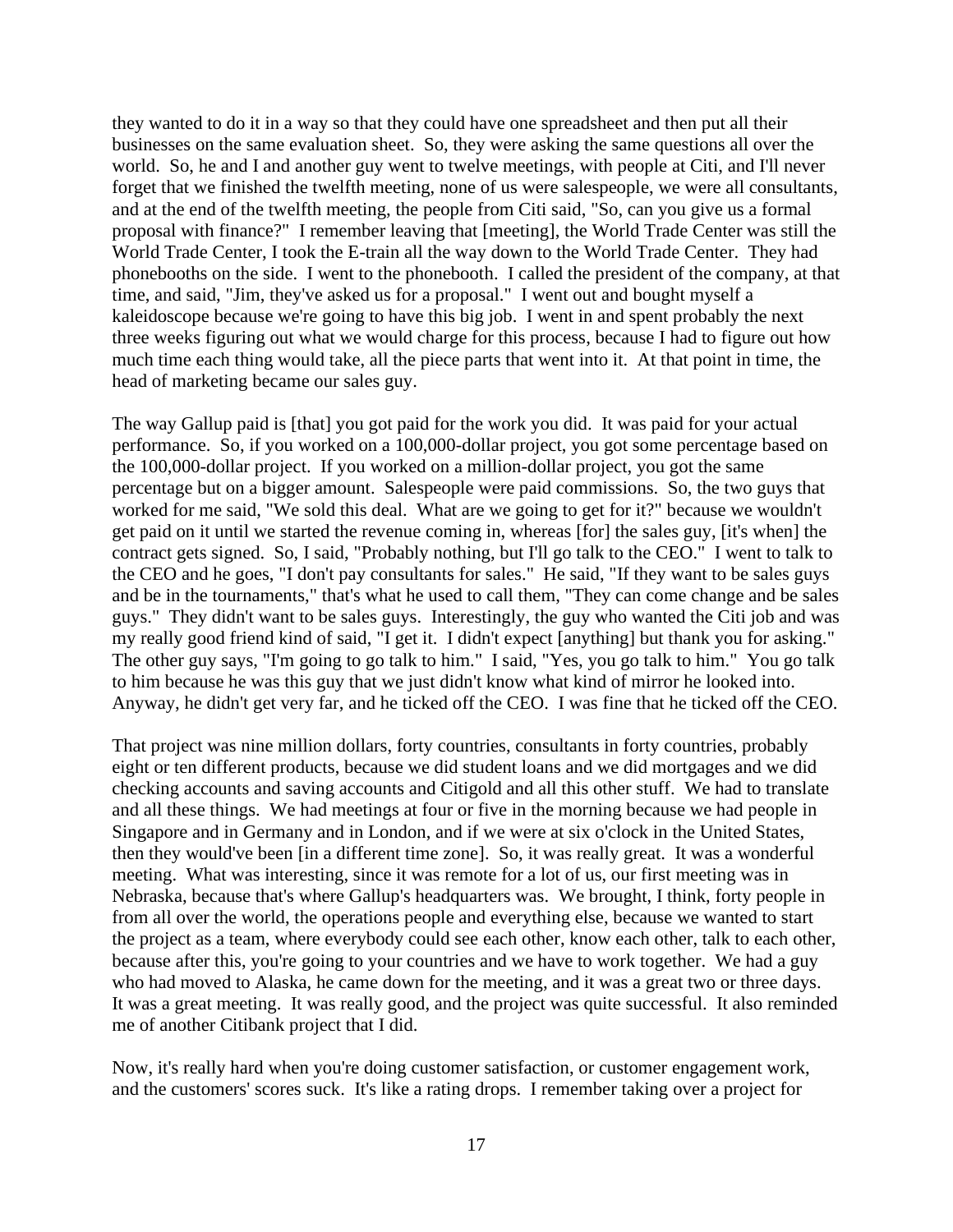what was, at that time, Citigold, and it was probably before the big project happened. The ratings of Citigold, through customer ratings, dropped precipitously. So, we were going to be the bad guys. We were doing something wrong and, God, I don't know why I thought of this, but I did think of this, I said to them, "Could I see your marketing materials?" So, I gathered all their marketing materials and I looked at them, and then we went to the meeting. In the beginning, I had to present the data, which you don't want to present bad data but it's the data, but before I presented the data, they were talking about their service. The guys were complaining that they used to have like twenty customers of Citigold advisor and now they had two hundred. I was thrilled because [if] you look at their marketing materials, it says, "I'm there at your beck and call." It shows that if you need a check cashed, I'll come to your office to cash your check. If I have two hundred customers, I can't do that. If I had twenty, I could. I said, "So, yes, your customers are not happy, but you're not managing their expectations." It was bad news but a solution. Let's change what we're telling them. So, anyway, that was the other Citibank thing.

So, I worked on very large clients and had lots of customers, worked on Ritz-Carlton at one point in time. Well, something I want to share with you [was] when the chairman got cancer and he died, his son now is both the chairman and the president and clearly now we're like this with the consultants. I'll never forget, there was a year where I won, because they did all this stuff, I have all these plates with the engraving on them. They were big on recognition. I won it a couple of years. One year, when I won recognition for the most revenue for any consultant, I got a plate that was this big that was engraved with the millions of dollars that I worked on. The sales guy, who had the same thing, got a plate, but his was in a frame. So, I stood there with my plate, and he stood there with his frame. I'm like, "Okay, we know what's going on, who's most important." But it's true. Salespeople have to make the sales, and then we get the joy to work on it. [Editor's Note: The Ritz-Carlton Hotel Company is a multinational company that operated the luxury hotel chain The Ritz-Carlton.]

But things kept changing. It was interesting, they kept revising the pay plans. I can't remember exactly how they calculated, but you got points for certain things, and the year that some guy got five thousand points, they said, "Oh, we've got to change the plan. We never expected anybody to get five thousand points and now we have to change the plan." So, things just were not great. One example I remember is [that] they had a bunch of people that were working on a project, and they were downsizing. Downsizing is okay, but you don't have ten people, each making a hundred thousand dollars, and then you decide, "Okay, we're going to downsize. Instead of having ten people work on this project, we're going to have nine." That's okay because everybody's going to have a little more work to do. What you can do is give each of those nine people [an] extra ten thousand dollars or eight thousand dollars, or some amount of money. You're still making more, but they didn't see that. "No, no, you're going to do more work, you're not getting anything for it." It was a pay-for-performance mentality, which kind of says something's not right here, and it kept getting, worse and worse, I think, and worse.

Anyway, I think it was 2008 or 2009, I left. At that point, in 2009, I was fifty-nine years old and not quite ready for Social Security. Mick was still working full time at Citi, and I said, "Maybe I'll do some consulting, but I'll go back to teaching." So, I taught as an adjunct at Rutgers. I taught as an adjunct at Stevens. I taught as an adjunct at Seton Hall. I taught as an adjunct at Kean. Up until 2016, from '08 to '16, about eight years, I taught [at] various places and did some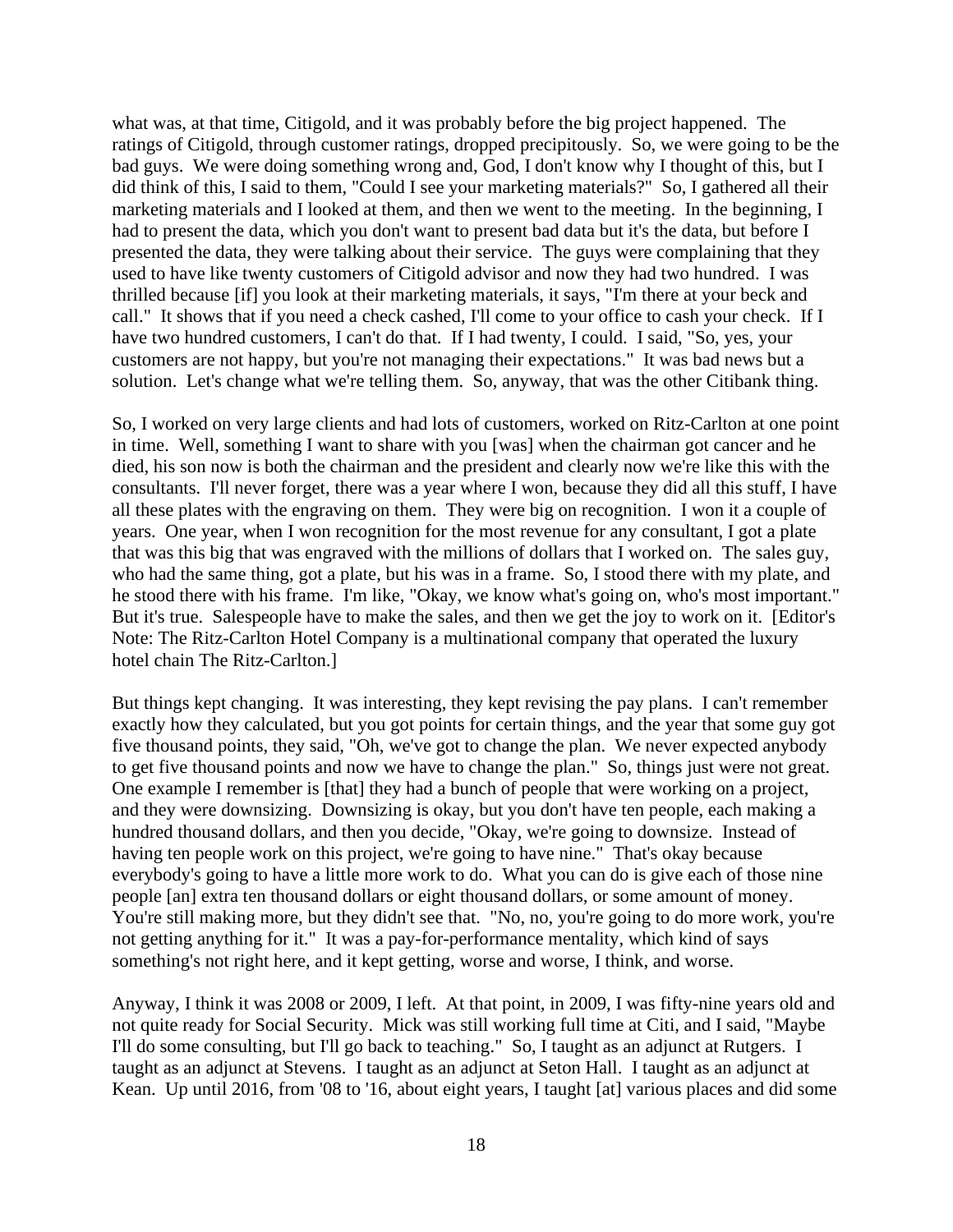consulting. Then, Montclair, I had been an adjunct there, said, "I have an opportunity for you to teach this course that you've taught once or twice as an adjunct as what we call an instructional specialist, which means you teach full time, you teach ten courses a year, but instead of paying you what we pay [you] as an adjunct, we pay you double." So, it was like a no-brainer, except that I was teaching ten courses. This course I didn't like. I shouldn't say I didn't like it. I couldn't get excited about it because it wasn't my area. It was "Communications and Analytics," and there were pieces of it that I enjoyed, because I talked about resumes and cover letters, but it was essentially a writing course. It was okay, and again, if you're teaching, it's kind of like the good news and the bad news. If you're teaching something you don't love but you're teaching just that, you're not teaching five things you don't love or four things you don't love, you don't have all these preps, it's just one prep, [and] it's not as bad. I met some really good friends, and for three years, I did that. Then, [I decided that] I'm not going back in the fall.

I had a three-year contract, and my contract was not going to be renewed, which was kind of fine, except that they knew they weren't going to renew my contract in January but I didn't know about it until the first week in May. Yes, pretty sleazy, but it's interesting because I now have three universities that I now have positions for the fall.

However, networking is really something. There's a guy who heard what my situation was by my husband, he plays tennis with him, and he teaches in a local school and he says, "Oh, can I see her resume?" He goes, "We looked for somebody in the management department this year. We did not find anybody. Would Donna be interested?" I've talked to the vice provost [and] he said to me, "I'm thinking what we should do is I'd like to have a one-year appointment and then we can look again for somebody to be tenure track." I don't want to be tenured. I don't want to do research. That's not what I want. She said, "Before I go to the powers that be and ask would they be up for that, would you take a one-year appointment?" I said, "Yes," and she told me when I would be teaching and what I would be teaching, and I'm ecstatic, except it would mean the four other courses I was supposed to teach, I probably can't now.

I've signed no contracts with anybody else. I've just kind of said to them, "Yes, I will teach this," and I just got a note from one of the schools [asking], "Could you fill this form out?" Well, I'm not filling the form out yet. One of the schools is Seton Hall. One of the schools is Stevens, which I love teaching at Stevens. It's fun, [and] they pay really well. The students are foreign and they're engaged and they want to do well. It's in Hoboken, which is a schlep, but it's fun to teach there. So, one of the courses that I would teach at this other school would be an overlap. So, I, again, just said to them I would teach at this time, [but] I have not signed anything. If I get this other thing, I will say, "Gee, I'm really sorry, I've another opportunity that's a full-time opportunity, and I need to teach at that time. Is there another day or time that I could teach this course for you, and if not, maybe in the spring?" I don't want to burn bridges necessarily.

The other course was interesting because it's at Seton Hall, and I was supposed to teach two courses at Seton Hall. I actually could still teach these two courses at Seton Hall, because the time didn't overlap, but I'm less excited about it because when they told me about teaching there, I taught there in 2015, they were offering me the same salary as they offered in 2015. When I went back and said, "This is a little ridiculous," they offered me a little bit more. So, I said, "Okay." It would be easy for me to teach those two courses because it was the same course that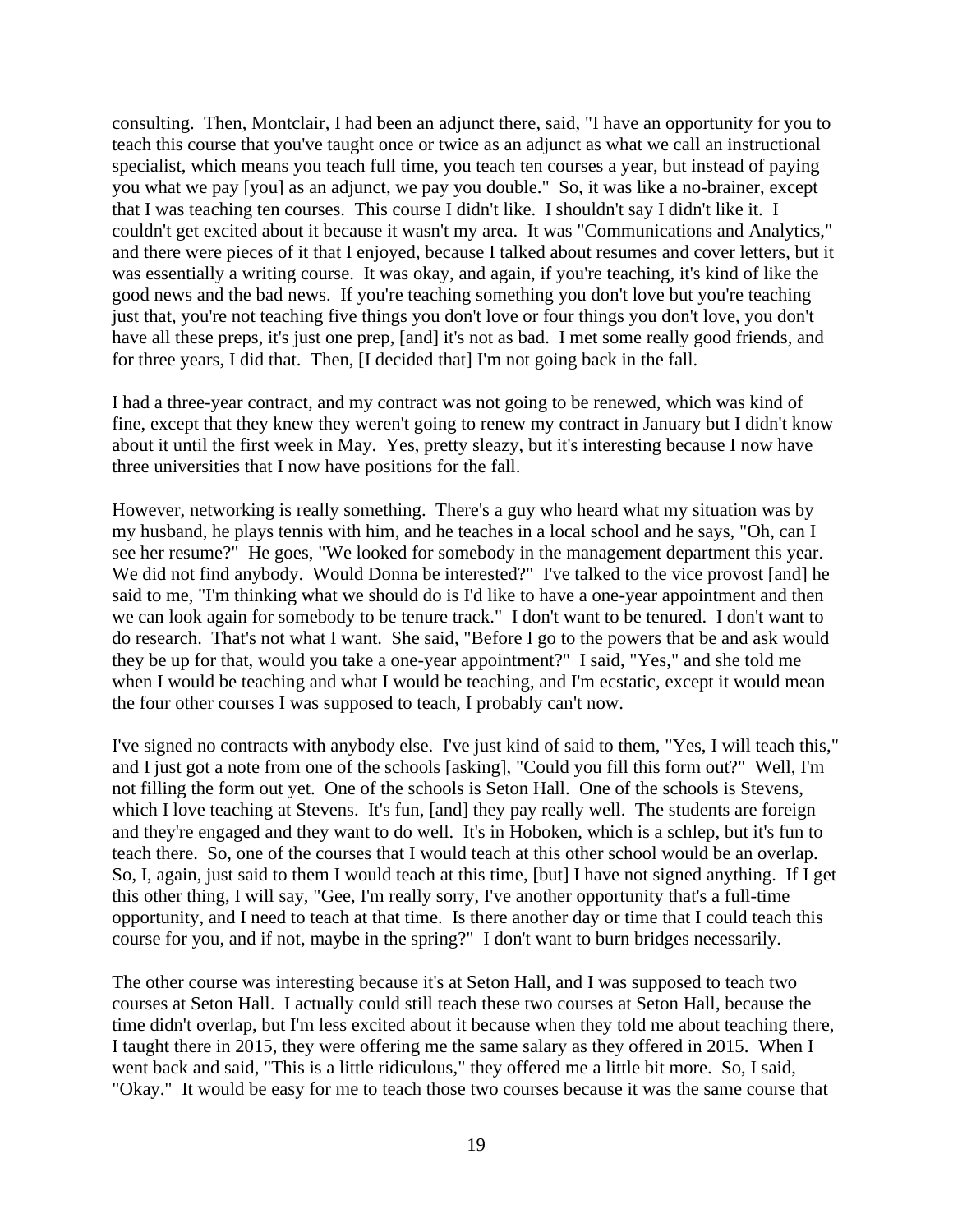I'd be teaching at the other place. The one that's open, and maybe I could do it, I'd have to figure it out, is at Pace and it's an interesting marketing course at Pace. I would be teaching at this other place, Tuesday, Thursday from two to three-fifteen, and the Pace course, I think, is at sixthirty. So, to get into New York for a six-thirty course, after being at a three-fifteen [course] is not ideal. So, I'd have to figure out how [I can] do what I need to do, but we'll see.

The other thing is [that] my passion is career development. During my adjunct time at all of these schools, I was teaching all different kinds of things at Kean, and [in] one of the courses, they said to me, "Can you teach a career development course?" I said, "Well, I never have, but, yes, I probably could." I got a book the first semester, some book, and used it, and I hated it.

Second semester, you can now cobble together a book; you can take chapters, if they're all the same. So, if McGraw-Hill has three books that you want to take chapters from, you can make your own book, and they will also, if there's stuff on the Internet, or there's from other stuff, arrange to get them in there. Some stuff is free, some stuff costs you seventy cents to get into the book. So, I cobbled together my first career development book, and it cost seventy dollars, which is real cheap because most books are well over a hundred. The second semester, I cobbled together that same book. I had said, "Well, we didn't use this and we didn't use this, I want a new version." I think the first year it was seventy-eight [dollars and] now it's seventy dollars. Then, I said, "I don't need any of this. I can get what I need off the Internet." So, I taught the course probably for six years. Maybe I was teaching something at Montclair State. I don't know if I was teaching the same course at Kean.

I said, "This is really dumb. I could write this book." So, I did. It took me six months. It's selfpublished. Anybody who's in the field has good reviews for it. It doesn't sell very well, but that's because I don't have any big marketing going on it right now. I had the title of the book in my head before I wrote the book. The title of the book is *Learning to Fish in the Twenty-first Century: Navigating the Career Waters to Find and Land a Choice Position*. The book is funny because I got the title of the book in my head before I wrote it because it's based on a Chinese proverb, people think it's Confucius, that says, "Give a man a fish and he'll eat for a day. Teach him to fish and he'll eat for a lifetime." A career is a lifetime. You're going to work a minimum of 87,000 hours in your lifetime, and if I'm doing something I don't enjoy, how miserable is your life?

As I said, I probably wrote it in six months, maybe a little less even, and the company that I selfpublished with was great about editing, they were terrific. So, it's done, and my husband says, "Can I read it?" I go, "Yes, but you can't make any changes. It's done." So, he reads it, and he goes, "I really like it, but you're missing something." I was like, "Ugh, what am I missing? Don't tell me, I don't want to know." He goes, "You're missing endorsements." I said, "Yes, I can't do that." "Yes, I can." So, he writes to three people, and he says, "As a dutiful husband, I'd like you to read my wife's book. Can you write something?" Do you know who Lei Lei is? She's the Dean of Rutgers Business School. She immediately writes back, "Yes, I can," and, "This is wonderful." Barry Frohlinger is a world--I shouldn't say world renowned; I don't know if he's world renowned, but he trains business analysts around the world. Mick knew him from Citibank, he trained the [business analysts], and he does it around the world. Barry read it, said, "Yes, I can write something, and I'm going to give it to my son to read. He needs to read this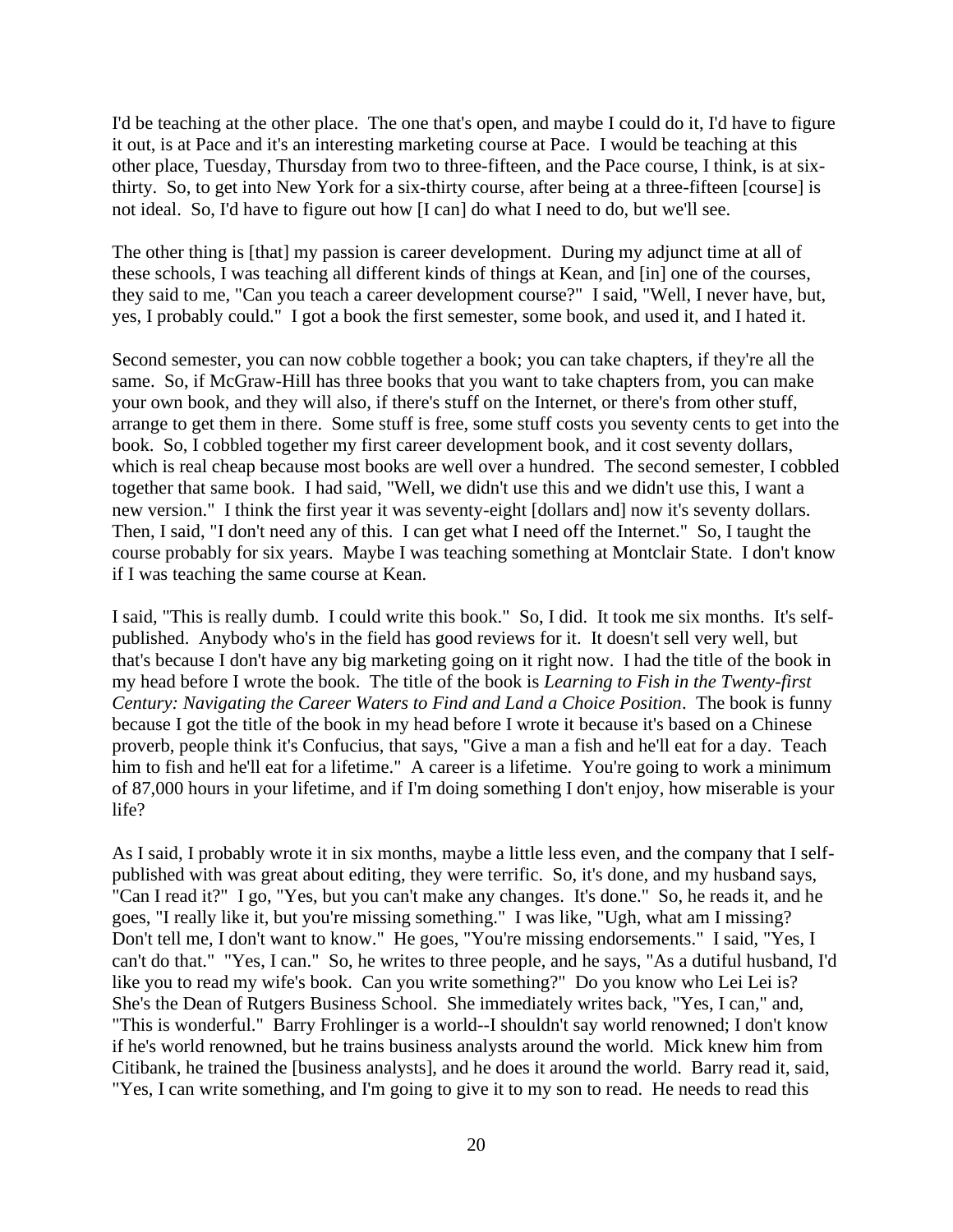book." I won't tell you who the third one was, [because they] never got back. We won't go there. If he had just said, "Gee, I don't have time," or whatever, that would have been fine, but he just [never got back to us]. Whatever, it's okay.

Anyway, so I've got these great endorsements on the back of my book. The book gets published, and the marketing goes nowhere because the company that did the editing did great editing and lousy marketing. So, now, people are coming out of the woodwork, [saying], "Oh, we'll do this for you." So, I'm looking at perhaps re-publishing with somebody else, and we'll see. But the gratifying thing is [that] everyone we give it to, or who actually even buys it, says, "This is a great book." It's not rocket science.

For the past couple of years, I've been consulting, besides doing stuff at school, with individuals who are looking for jobs. People who have been at their company for ten years, or they've been at a job for five years, and they're looking to change. So, we've had some great luck.

I have a very specific way [of teaching], and I've actually done two training sessions at Douglass. One was on interviewing, and one was on resumes and cover letters. What's her name? The woman who--she's ninety something years old and she gives money to Douglass to do this workshop every year, and I was one of the speakers twice. I can't do it this year because we're going to be in Chicago when the thing is. At Rutgers, I was hired at the graduate of master's of financial analysis team to work with the [students] to train them how to do resumes and cover letters. That was an interesting thing because I then worked with each one of their forty-five students on their resumes, and there was a job fair. At Rutgers, you have to submit your resume to the job fair, and if they approve it, then it goes up on the blackboard, and you get to go to the job fair. If they don't approve it, you don't get to go to the job fair.

None of my students got approved to go to the job fair. So, I'm trying to think of his name, I can't think of his name, the head of the program called the administrative assistant and said, "I thought Donna worked with these people." She said, "She did." "Well, they've all been rejected." She went to talk to the guy and she goes, "Well, they have interests or activities on their resume. We don't do that." A senior guy from J&J came to talk to the class and said, "Oh, and by the way, we like to see interests and activities because we like to see that you're a whole person." It wasn't that their whole resume was, "I play the piano. I dance. I sing." It was just at the bottom, a little thing. So, guess what? They all got to go to the job fair. It might have been the same guy who got reamed out because he didn't like the students' clothes. They didn't have navy blue or brown suits. They had gray suits, or whatever the heck it was, [and] there was the big to-do about that. But this past year, past fall, I was asked to go with the new set of master's of financial analysis students and I could not meet with them but edit each one of forty-five resumes. At Stevens Institute, I did sixty. They asked me to come and do sixty and then sit with the students.

I did this in my class in Montclair, and two of my students, one of the last nights in class, came up to me, and one of my students said, "I want to thank you for how you did our resume, because I got an interview at Marsh & McClennan from the resume, and the woman that interviewed me said it was one of the best resumes she's ever seen." I said, "That's good." This other student, I think it was Robert Half, it was one of the agencies he was listed with, said he gave them a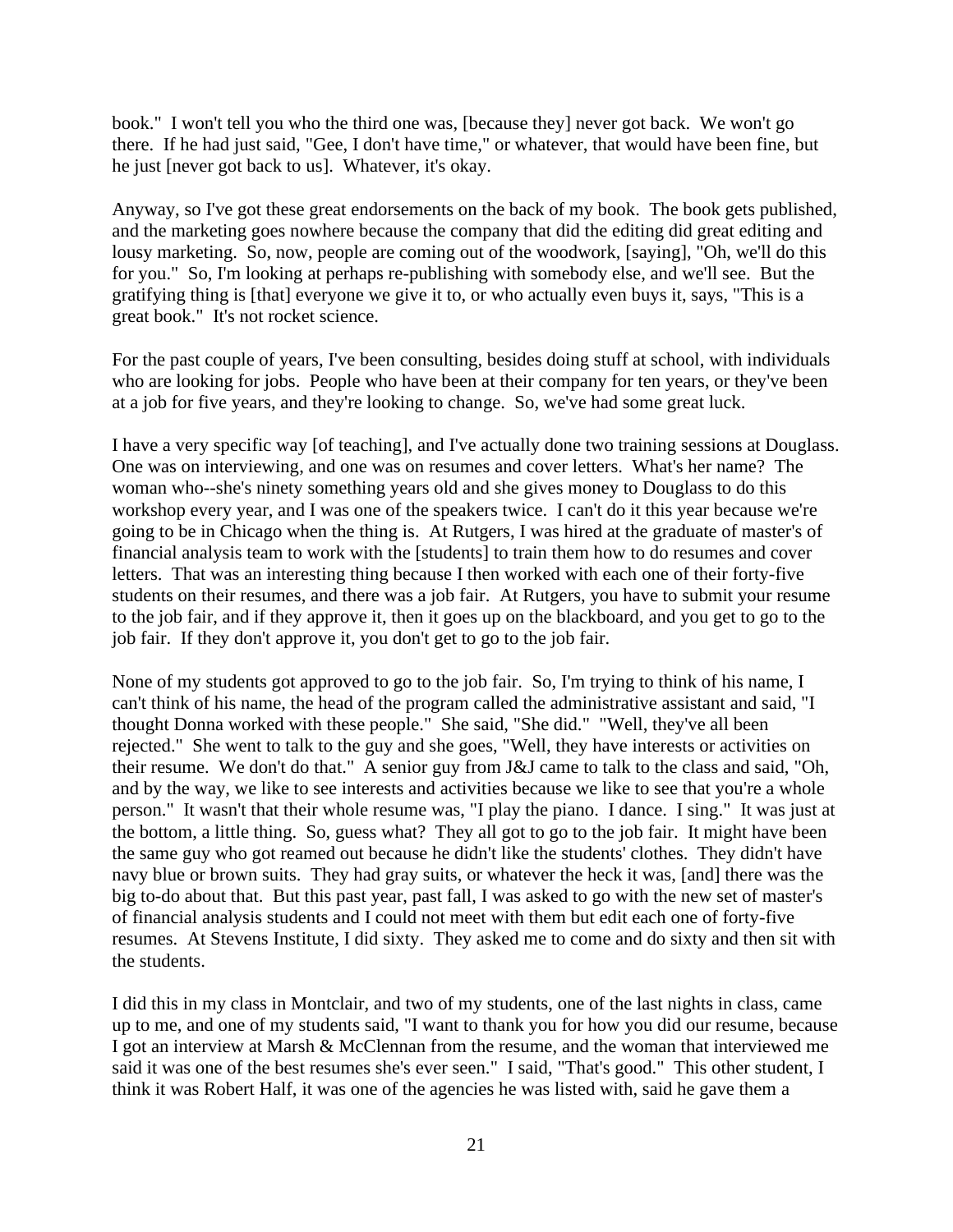resume to begin with and he got a few calls. He said then he gave them the revised resume and, first of all, not only did he get more calls, but they gave it to their other offices.

To me, it's interesting, when you talk to somebody who's in business and you see their resume, first of all, they start out with an objective. [That's] the dumbest thing in the world because your objective is to find a job, and of the sixty graduate students that I dealt with at Stevens, probably forty-five of them, maybe even fifty of them, had an objective. They had the exact same objective, "I want a job to use my talents and my experience and my education to further my career." A company says, "I don't care what you want. What are you going to do for me?"

KR: You advise people to have no objective on a resume.

DC: No objective, no objective. The best thing you can do--it was interesting because there's all these people on the Internet doing stuff. I was reading some of this stuff and I'm saying, "Oh, gee, that's what I said. Huh, interesting." First of all, in the olden days, you made a resume, you went to Kinkos, and you printed out a hundred of them. Everybody got the same resume because you didn't have a computer that you could play with. Every job ad should have a different resume. I can give you an interesting way, and an easy way, to tweak it, easy. People make a format, and they go, "Oh, if I have to change it, it's a big deal." First of all, the first thing you put on your resume, beside your name and address and how to reach you--don't worry about that.

KR: I'll pack it up, thanks. [Editor's Note: The interviewer is throwing away some tissues.]

DC: But first thing you put after that is bullet points, three to five key accomplishments. Your three to five key accomplishments say who you are, what you can do. How you tweak your resume is depending what they're looking for, you change the order of those. I am an author and an educator. I am also a manager. I am also a marketer. If I'm going for a job that says they want somebody to manage people, the management stuff is the first thing [listed]. I'm still an educator and an author. I'm still a marketer, but I just have to change those three orders. I have more than three but whatever. If the job is for managing salespeople and you've also done sales, you don't necessarily put that you were named the top salesperson first. You talk about your management, but you do talk about your sales thing.

The other way you can tweak your resume, especially [for] students, not so much once you've been out of school for a while, [is] when you put your education [first], which is in reverse chronological order. Okay, so now you've got a master's. Do you have any relevant coursework? So, I just consulted with a guy, he's a really cool guy, who was the assistant, or the second manager, managing assistant, whatever, at the café at the business school in Montclair, and he wants to go work at another restaurant. So, he has had every culinary class that you could imagine, which he has to list, but if he's going for a job where they want a baker, then his key accomplishment might be the baker job. The others go below. I have people that are [in] accounting--no, let's do marketing because I know marketing better. You have somebody who's a marketing major, and they're going for a marketing job. You don't put, "I had Marketing 101, I had Marketing 102," but if you had a market research course and there's a research component in the job, you put relevant course work. Relevant is the notion, but you can tweak that depending on what the job is.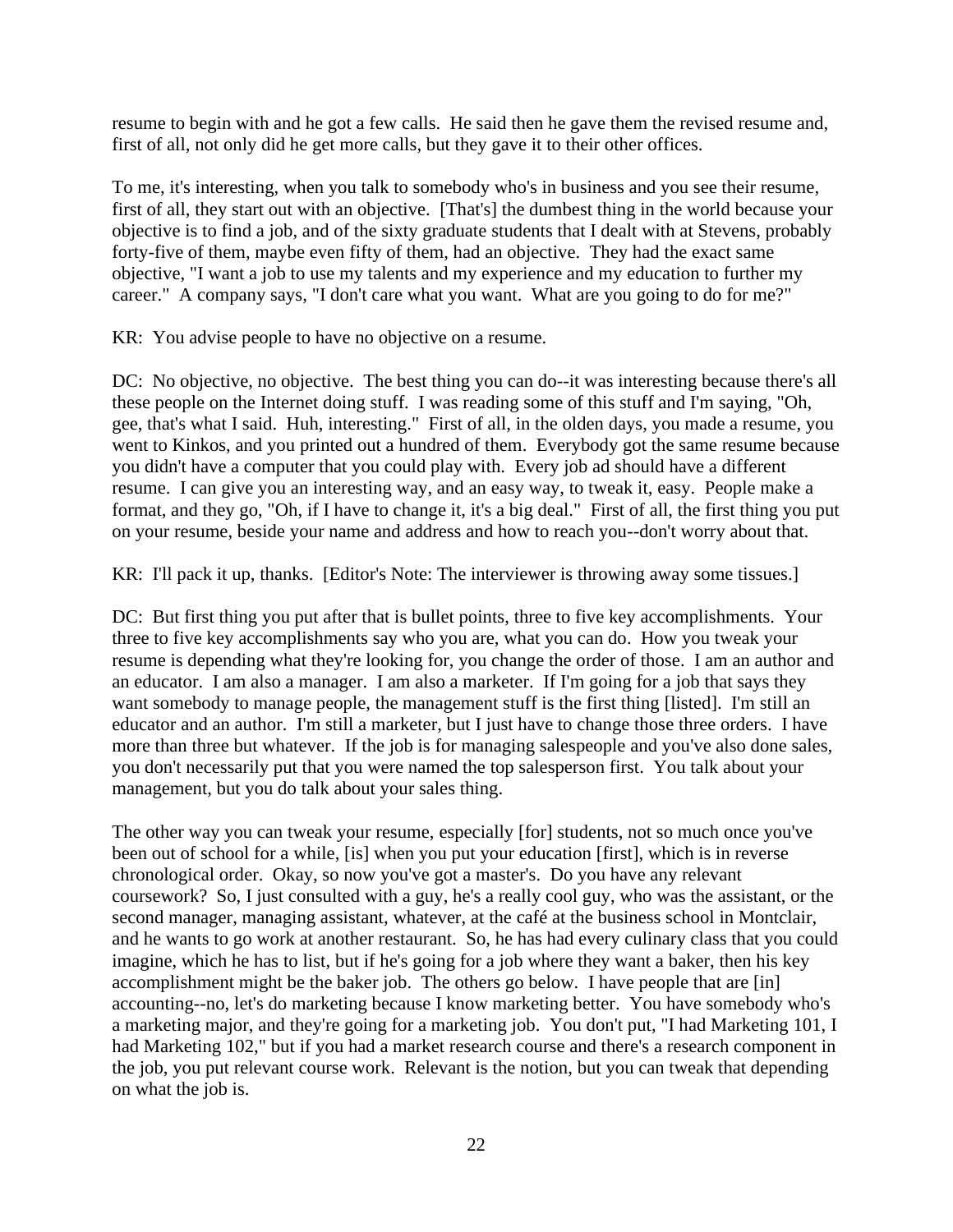Then, you list what you've done, and, again, I would say key accomplishments [first]. Probably if you're a student just graduating, education comes next, then work experience. If you're somebody who's been in a job, first is key accomplishments, then work experience and then education. Then, the last thing you put is skills. In terms of your work experience, oh, my God, what people say they do, "I'm a waitress and I recommend food." Give me a break; they know what a waitress does. "I'm a teacher." Let's say you're an elementary school teacher. Well, you don't say, "I worked in such and such elementary school, taught a class of twenty-five sixth graders." First of all, you have numbers, but, then again [say], "My class scores," on whatever test it is, "went from twenty-five percent to eighty [percent]," whatever it is, whatever you can quantify. I mean, sales jobs are real easy to quantify, but most of the stuff is really difficult. You could say you're a manager, or you were a trainer, what happened to the people that you trained? So, I do whatever I do and I've trained thirty folks, or I'm a manager of x-number of people and ninety percent of my staff have been promoted, or eighty percent of my staff have been promoted, or seventy-five percent of my staff are still with the [company]. Let's say you've hired x-number of people, and x-percent are still with the company. Plus, I say to my students all the time, "You don't need to know the exact numbers; just don't make it nuts." If you were in the grocery business and you said you were able to retain x-number of people, that would be a big thing, because they have over one hundred percent turnover in grocery.

Another thing, verbs [such as] reduced, increased what you did or you currently do, that kind of thing. Anything you can put numbers on has real meaning. You have to be careful sometimes. My students, they started a club where they were the membership, because a lot of times students can't think of things in business terms. So, this one woman was the membership chairman of her sorority. So, I said, "How many sorority members did you bring in? You increased it by [xamount]. Do you say number or do you say percent? Did you double it?" [The student responded], "Doubled it. Yes, they started with two. Now, they have four." I said, "Well, you did double it, but you can't lie." But if you don't know the exact number--this person who was a waitress, she increased customer satisfaction and increased customer loyalty by ten percent, you could say that. What do you mean? Well, I meant that I served them well and I got their orders really correctly, so they would come back and ask for me. But numbers [are so important]. Okay, I'm off my soapbox.

KR: I'd like to go back a little bit.

DC: Sure.

KR: I want to ask you about your family life while your career was growing.

DC: Okay.

KR: Please tell me about the birth of your children.

DC: Okay, well, Erin, my oldest, was born when I was at Seton Hall. It was interesting, because I [was] in management and Mick was in strategic planning. So, our birth announcement said that we managed strategic planning. She was born when I wasn't teaching. She was born in June.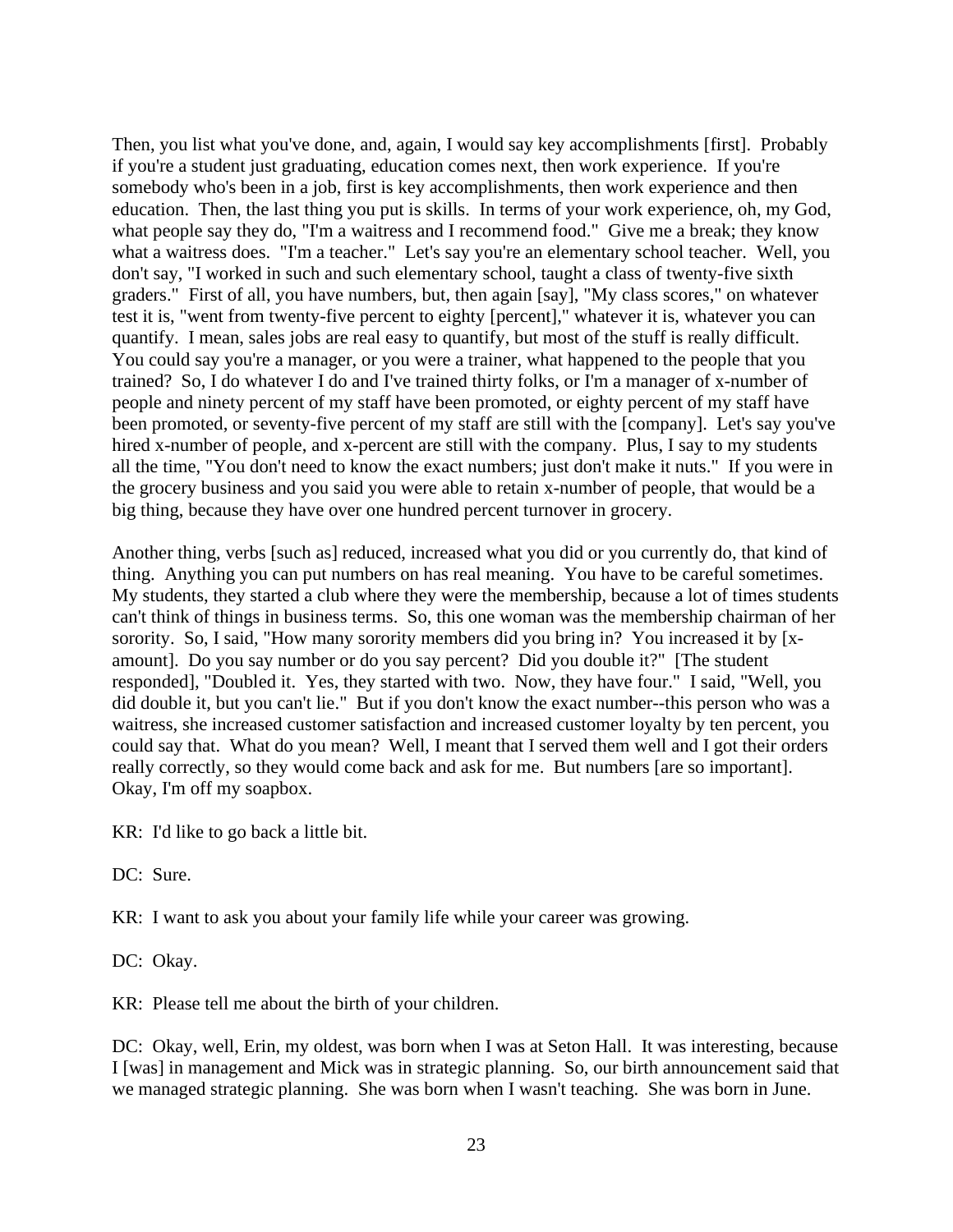She was born right when school ended, in June, and the only thing I did was not teach summer school that summer and, interestingly, I was ready to come back after two weeks. She was a traditional delivery, so there wasn't surgery, real surgery. When she was two weeks old, she could go outside, and so I took her back to show her off at school. They asked me how I was and I said, "I wish I was teaching summer school because I am not a person that can't be doing something." She was born when I was at Seton Hall, and she was the only child through when I went to AT&T.

At AT&T, Shelby was born. Shelby was an emergency caesarian. She was born November 29th, and I was back at work January 2nd. I could've had six weeks, but it's like, "Okay." Actually, I brought both girls in for their December 24th or 23rd, we had a holiday thing, and my boss said to me, "Gee, you had a C-section. Medical allows you six weeks." I said, "I'm coming back January 2nd." He said, "Medical." I said, "You want her to be battered?" I said, "I'm coming back." He said, "Okay." Then, funny thing, he said to me later on, I think he had had one child at the time, and for some reason [I was] his role model, and so since I had a second one, he said, "Oh, thank you, because now we think we should have [another kid]." They were debating whether they should have one, and if I had a second one, he could. Don't ask me why, but that was what happened.

When Erin was born, we never had au pairs. We took her to somebody's house. When Erin was born, I was teaching and so I only taught three days a week, so I took her to somebody's house. When Shelby was born, Erin was, then, in a very advanced pre-school that was a full-day preschool and when Shelby was born, one of the former teachers at the pre-school said [that] we could drop her off at her house. It wasn't until Shelby was, I forget how old, that we decided we could have somebody live in, and [it was a] very strange situation.

We had somebody call and, it wasn't an agency, I can't remember how we found this person. There was an ad someplace. We found this person. I think we sent this person a hundred or a couple hundred dollars, not that much, and they were supposed to come in and we were supposed to meet them at some New York airport. The day that they were supposed to come, we got a call saying [that] there was some problem, and we did call somebody about a reference, and she wasn't going to be on the plane, but she would call us to let us know when she was coming in. She never called. But the good news was, you have to look at the glass is half full. We were at some [party], or Mick was at some party or cocktail party or meeting, and he was telling the story. This other couple, this other person, said, "Are you kidding?" That scam had happened to about seven different couples, and most of the other couples were at the airport waiting and the person never came in. So, we felt pretty good that we didn't schlep from New Jersey all the way into New York to have this whatever.

Then, I think Mick was playing tennis with a man whose wife did this, and so we were already expecting somebody to come and we got this woman whose niece was from Portugal. She was about twenty, I guess, at the time. The woman and the niece came over. She was a doll. She was really, really sweet, and we said, "We'd like to hire you." She was great because on the weekends, she went to her aunt's house. When we were both home, I mean, she had a place, she didn't feel like she was in our way, and we didn't feel we were in her way. So, interestingly, she said, "Oh, okay," and her aunt said, "Yes, I have to get her a few things. How about if she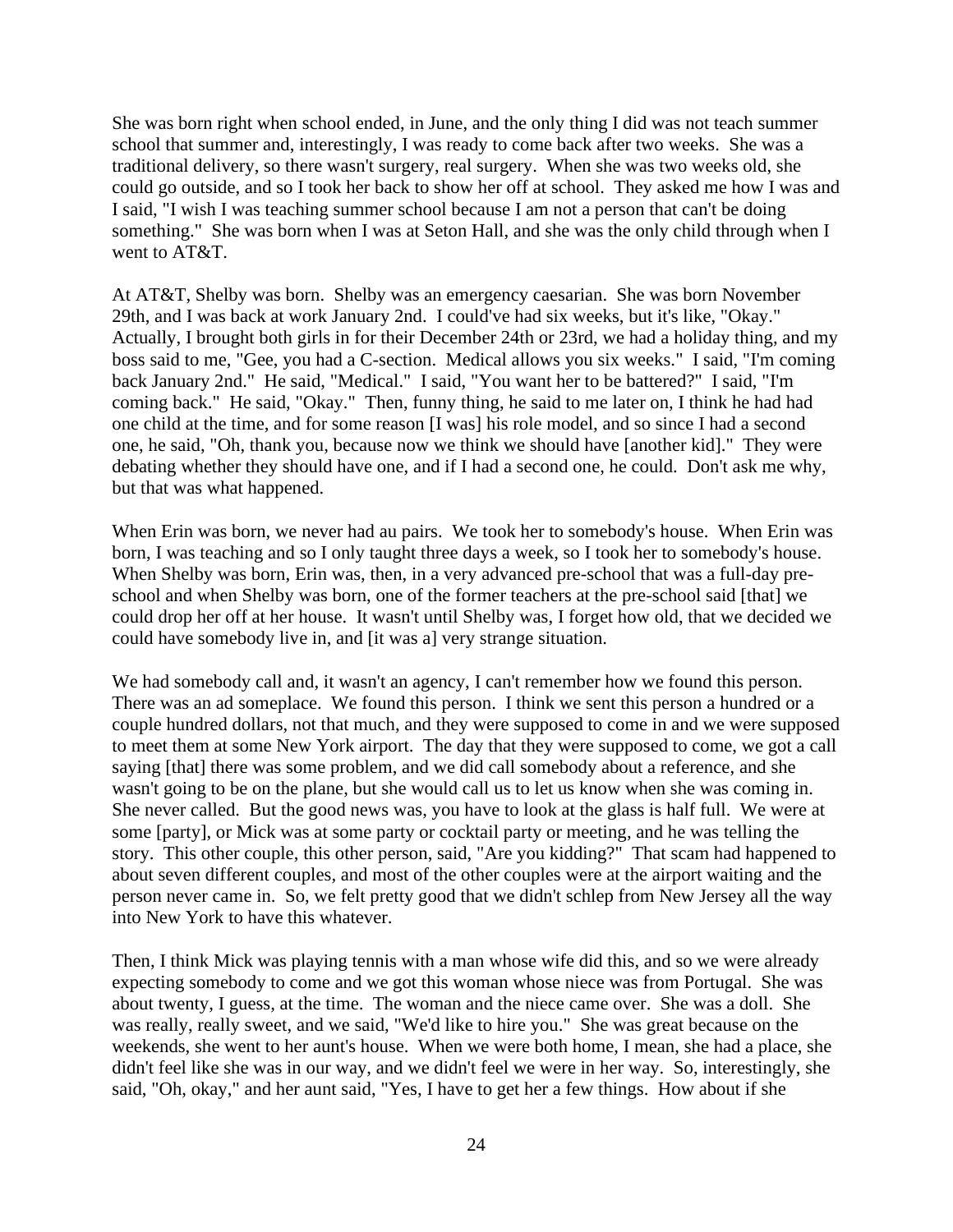starts," maybe we interviewed her on Friday, "if she starts a week from Friday or a week from next Monday," and we said, "No, can she start Monday? We need her." They said, "Okay." She started, [and] she was with us for three years. She moved with us from our house in Berkeley Heights to our house in Orange, and we sponsored her. She had been the child of a military person in Portugal. They were middle class, and so there was some difficulty in them thinking she should be an au pair because she was middle class. It turned out [that] my husband's brother, he had some government connection, so we sponsored her. When we moved to Orange, she moved with us. She was there, as I said, with us for three years. When Berkeley was born, she was with us.

She helped us find the next person who lived with us, who wasn't exactly an au pair, but was interesting. She was married to a contractor, she had worked for Lisbon Cleaning, in the airport, they were all Portuguese-speaking, and her husband wanted her to learn English. So, he wanted her to work with a family. She lived with us for a couple of years too. She was really cute.

Shelby, my middle one, at that age, let's say she was five or six--I came home one night and I said, "Where are you guys?" They said, "We're in Marley's room." I said, "Okay, what are you doing?" "I'm reading to her," [said Shelby]. We had these books *Where did I come from?* and *What's Happening to My Body?* So, she's reading to her about birth, and [in] *What's Happening to My Body?* there were cartoon pictures, [such as] the little boy with an erection on a diving board. I'm like, "Oy, what is she reading?" Marley was married, it was okay, but here's this sixyear-old reading to her. It was very funny.

The girl's then were all in school, so we didn't need somebody as much full time. Then, we had different kinds of situations. We had a medical student. Then, luckily, [when] the kids were old enough, we didn't need anybody. But Shelby was born when I was at AT&T, and Berkeley was born when I was at Citibank, I guess. Yes, Berkeley was definitely born when I was at Citibank. Again, she was born February 4th, and I was back [in] March, in four weeks. She was a planned caesarian, so that, I knew. They go, "Oh, no." I said, "Look, when it was an emergency, I was back. I'm coming back." At that time, I guess, Marley was with us, so we had live-in help. So, we knew what was going on. Maybe Christina was there first and then Marley.

I was a working mother. I wasn't a mother who was working. It's kind of like you're a studentathlete, you're not an athlete-student kind of thing. To me, I had to work. I have lots of friends-- I have one good friend now who, every once in a while, feels guilty. She has a nine or a ten and an eight-year-old, or a ten and a seven-year-old, or something, and she feels guilty. I'm like, "This is good for you, so it's good for them." I don't know where it is, I should show you, when Erin, my oldest, was in third grade, they made a picture this big and I think I have it upstairs, [it's] a Mother's Day card. It shows me in a business suit with a briefcase, and it says, "My mother works, but she makes really good cheesecakes." That's what it said on the thing, so it's like, "Okay." My girls are all at least professional women working and doing. Erin, the oldest one, who has two kids, is a different mother than I was. I normally would say she's a better mother than I am, but she's really lenient too and I wasn't. I hold my tongue when I'm with them. But she's got really good kids, she's got a great husband, and, yes, I'm very proud of her. She's very impressive. She's an attorney, and she now works for a company. She does podcasts and she's going to be on television and they quote her, very active.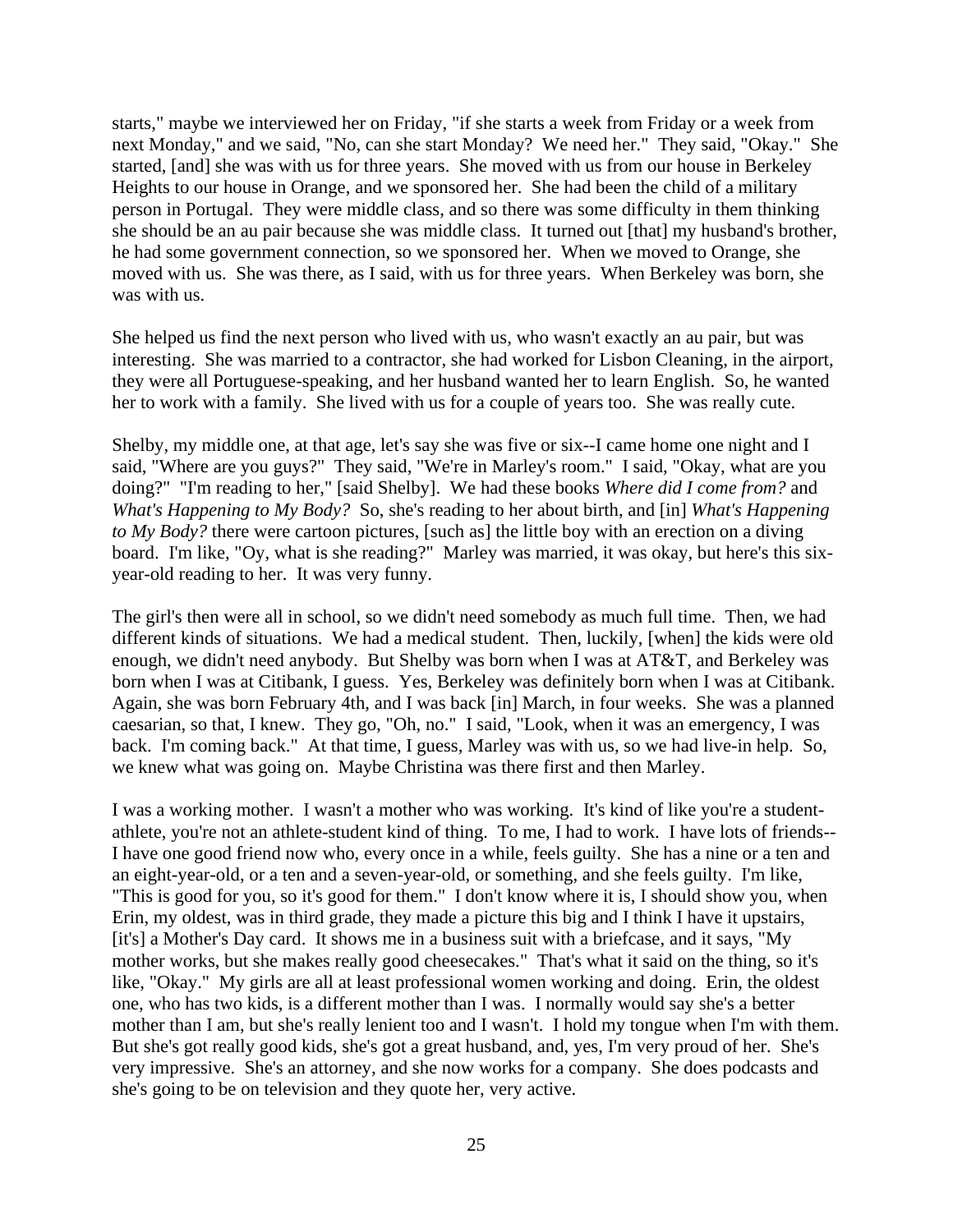KR: What did you encounter in terms of the glass ceiling?

DC: Interesting question. Let me flip it and counter something else about the MeToo movement. I'm listening to all of this stuff, and I said to my husband, "I'm really glad I used to be fat because nobody ever hit on me," and I was quite large. I have always had a weight problem. I've had less of one in the last ten years, because I've done stuff and tried to keep it off. But glass ceiling? At AT&T, I don't think it was a glass ceiling because there were women that were senior to me. At Citi, I got that big promotion, so I don't think it was a glass ceiling there and there were very senior women at Citi. At Gallup, again, I don't think there was a glass ceiling. I'm not sure I feel I've ever encountered it, and part of that might be because I started out at the height of the women's liberation movement, at an all-girls school. I do think that Douglass, at that time, prepared us more so than perhaps other things. We pushed at Douglass for twenty-four-hour parietals. Do you know what parietals are? Did we talk about this before?

## KR: Please tell for the record.

DC: Okay. Parietals are visitation and, when I was a sophomore, I think we pushed because what we said is, "Twenty-four-hour parietals means that guys can be in your room twenty-four hours a day." Before that, the vision, I think, was, okay, men and women only can see each other as sexual objects, and if somebody's in your room, you're having sex, as opposed to twenty-four hour parietals and what we espoused and said to Dean Trayes, I think it was at the time, "Can't men be friends of yours and can't you perhaps be having a discussion or a debate or something in your room in the dorm? You haven't finished the debate, but, oh, now, it's ten o'clock, you've got to get out. But if you were a woman, you could stay and we could continue to discuss this." So, [it was] the notion of, "How do you see the opposite sex? If you see the opposite sex as a colleague or a friend, then there should be no glass ceiling, because your friend could be your boss. Your friend could get a promotion. You could be happy." So, I don't feel that I ever encountered it. I do feel I encountered stupid people, but I don't feel that anything I wanted to do was held back because I was a woman. I don't think of that. None of the places or jobs that I went did I necessarily want to get higher than I was. If I had stayed in academia, I might have felt, "Oh, gee, I didn't get to an assistant, to a full [professor]." That might have been because of my research, [which] wasn't what they wanted. I don't know. [Editor's Note: Marjorie Trayes served as the Dean of Students at Douglass College.]

I do know now [that] I have a level of frustration because when I teach, I have strict guidelines and I am strict and I'm difficult. I'm hard, and students nowadays don't like that. The quality of the education and what goes on [has changed]. They talk about grade inflation. It's ridiculous. It's absolutely ridiculous and it's scary, as our children, my grandchildren, your children, go out into the world. Your kids, I would be assuming, will not be that way. They will try to learn. They will try to do what needs to be done. My grandchildren, I'm expecting, I mean, my children are, so I expect my grandchildren will learn and do. So, when they get a job, they'll be able to do it. Some of these kids, nowadays, I just don't know.

I had a student this past semester who got a thirty-five out of fifty on his first writing paper. He said, "Who can I talk to?" He goes, "I worked an hour on this. This is not fair." There was a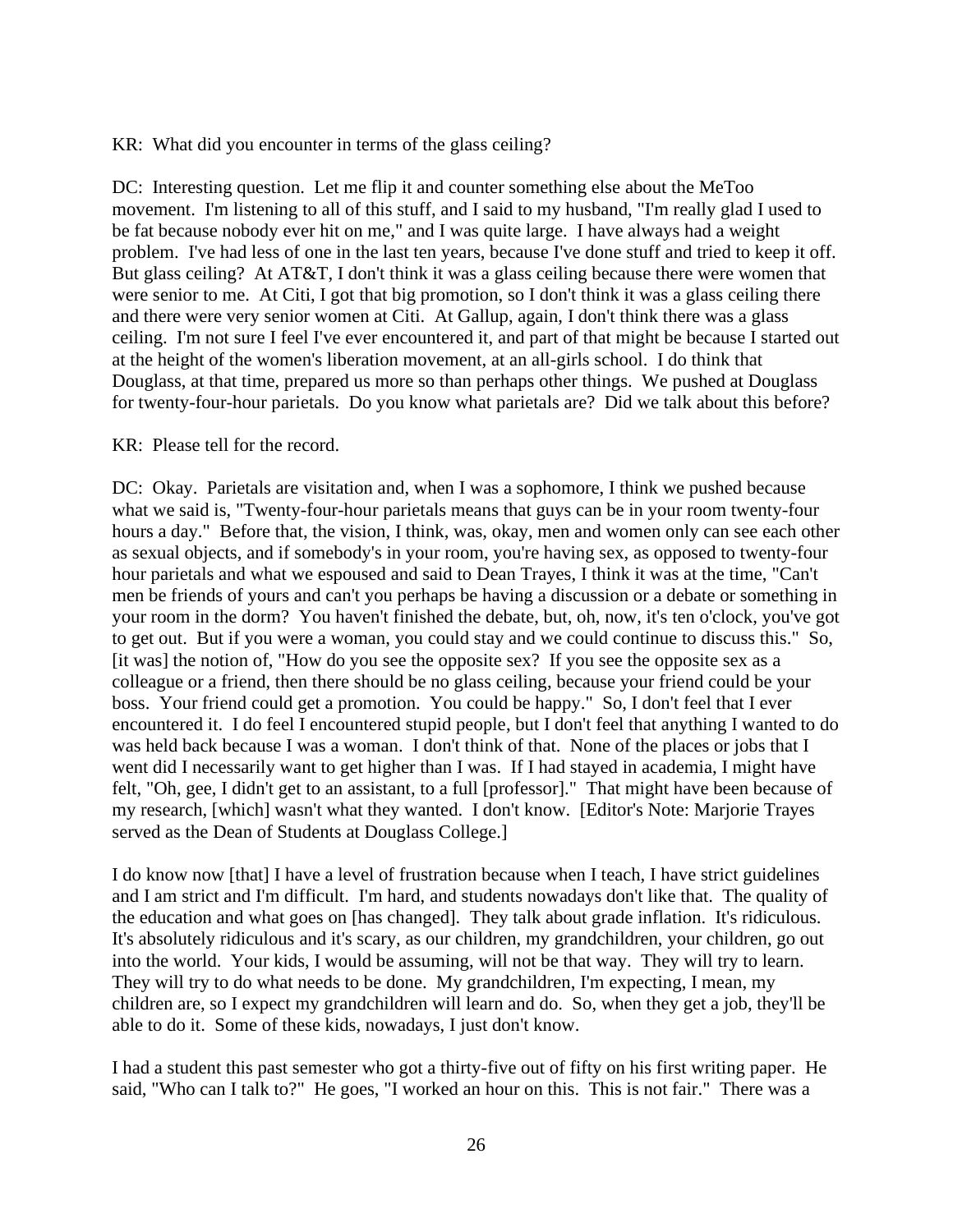woman standing not next to him but kind of in line. She goes, "I worked an hour and a half on it and I got a thirty-five too." He goes, "Well, I'm really smart," and she said, "I had a '4.0' last semester," [and] he goes, "Well, you're a finance major, and I'm an accounting major and accounting is harder." [laughter] This guy plagiarized a paper too, during the semester, and he said, "I didn't cheat." I said, "Excuse me, this is the same as this, as the same as this," and they don't see it. He told me in the beginning why he couldn't have a thirty, because he was going to go work at Goldman Sachs. My husband said, "They do need janitors." But it's like, you can have "3.75." You can have a "3.9." You can have a "4.0," but if you don't know stuff and you get a job, by hook or crook because you talk a good game maybe, you can't do the job when you get there. What are you thinking? It's scary. I've taught at good schools and I've taught at lesser schools. Even at the lesser schools, you'll have really hardworking good students, but then you'll have the ones that it's like, "What are you thinking?" The last political thing I will say is [that] free college scares the heck out of me, because right now we've got so many people that don't belong there as it is. If it's free, how many more people will go? Sorry, that's my soapbox right there.

KR: You brought up the MeToo movement when I asked about the glass ceiling. What are your observations, over the time of your career, on how women are treated in the professional world and also in terms of harassment?

DC: Well, interestingly--and I've said that about seven times during this conversation, if not more, if you count them; you could tell me I had twelve or fourteen--when I was on maternity leave at Citi, they were moving us out of the lab and leaving three people in the lab. The receptionist freaked out because one of the people they were leaving in the lab was one of our [guys], he wasn't our tech, he was a tech guy I think, and he was so nerdy. For some reason, she was uncomfortable with him. He never would've done anything. He would've said inappropriate things, not on purpose, but because he was nerdy. He had red hair, and that makes a guy a little more nerdy, has more trouble. He was forty. She must've been twenty-six. He evidently, one time, said to her, "Oh, that's a nice blouse," or something, and she had pockets here. Now, we're taking everybody who's at the lab out, except [for] a guy that she was friendly with and him, but she was worried that she was going to be with the him a lot. Another guy who worked for me, I had fourteen people at the lab, could go stand behind her and massage her shoulders, and she was fine with that because Charlie was a good 'ol boy. Irwin, that's another thing, his name was Irwin, he had red hair. He was nerdy. He had been in the company for like ten or fifteen years. When I came back, and I still was kind of in charge of the folks, they were firing him. They were letting him go because she was worried about being there alone with him. I fought it. I told him to fight it. I said, "No, no. You've done nothing wrong except …" I didn't say, "Be a nerd," but, "Be unaware."

It's interesting, a lot of my experience I can use when I teach, and I talk about fair employment practices and I talk about sexual harassment and I said, "Sexual harassment is in the eye of the receiver." If you say to somebody, "Oh, those are nice pants," and you kind of look funny or whatever, somebody could go, "They make me uncomfortable." Now, she said nothing to him. He was so oblivious, he didn't know she was uncomfortable. I mean, if Charlie rubbed her shoulders and she tensed, he should've known that. She didn't tense; she was fine with it. That's what he said to me, "Charlie can give her a back rub, you know." I said, "You have to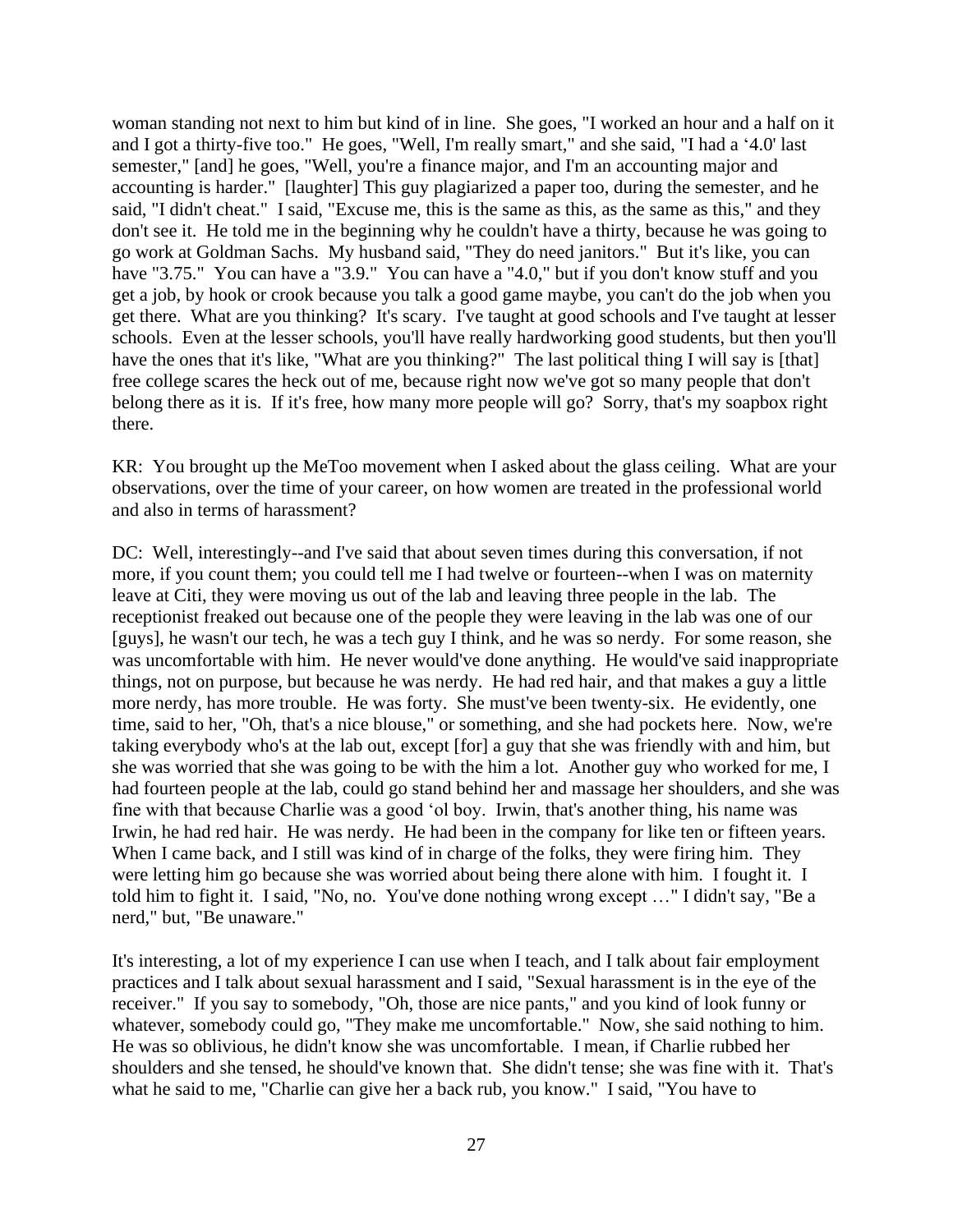understand, the way sexual harassment works, it's in the eye of the beholder. If you say something that makes somebody uncomfortable, if you tell off-color jokes and somebody's uncomfortable by it and they don't say anything but they leave the room every time you say it, you've got to be more aware." So, I actually got him to be transferred, not to be fired. Ah, we're back from the gym. [Editor's Note: Dr. Chlopak's husband enters the room.] I thought that was unconscionable. He didn't do anything wrong. He really didn't. He was just nerdy. Personally, there was one guy at Seton Hall who said or did something, and not for me per se, I remember there was some situation. I came home and I said to Mick that somebody, I can picture him, I don't even remember his name, made some comment or whatever. It wasn't really that, but I put him in his place kind of thing. Again, I was quite heavy, so nobody really ever hit on me. I don't know that any of the women I was around, did I ever see or hear anything, that I said, "Oh, you should do this," because I think a lot of the women I was around were strong women too.

KR: I wanted to ask you about your travel. Did you get the opportunity to travel as you were going through your career for work?

DC: Yes.

KR: Also, what have you done in your personal life travelling?

DC: Okay. When I was at AT&T, I didn't travel. I'm trying to think if I travelled at Citi. I may have travelled a little at Citi. When I left Citi to go [into] my own consulting company--I'm sorry, [at] AT&T, I only travelled [in the] United States. We did focus groups in Chicago and California.

Oh, I travelled on a red eye to California to see a focus group, and I came back on the red eye. I sat in first class, which we typically didn't sit in first class, and I happened to be with the Lakers. I didn't even know who they were, except [that] they're a lot of tall young men that were immature, because [they] kept throwing things around. When I left the plane, this was a funny story, Pat Riley, who was very noticeable of who Pat Riley was. He was standing, and I said to him, "Are these children yours?" and he said, "Yes." I said, "Oh," and then I left. Then, I went home, and I went right to work. So, it was like [I] got in at eight o'clock, and I got to the office. I had a friend from college who happened to be an African American girl, who was probably five-eight or so. I said, "Lorelle, who does Lew Alcindor play?" Because of him, I recognized [the team]. I said, "Who does Lew Alcindor play for?" She says, "You mean Kareem?" I mean, I didn't even know who he was. So, I said, "Yes, you should've been on that plane." So, that was a cool trip. [Editor's Note: Pat Riley is a NBA player, coach and executive who coached the Los Angeles Lakers from 1981 to 1990. During that era, Kareem Abdul-Jabbar, born Ferdinand Lewis Alcindor, played on the Lakers.]

I travelled for Citibank also, more United States. I never travelled internationally for Citi. When I had my own business, we did some consulting for Mini Tel. I travelled in the United States for business. When I went to Gallup, I travelled all over the place, worldwide. I did a project for Honeywell that we went to Barcelona. We went to Shanghai. Where was the third place? Oh, and the third place we did [was] Short Hills, New Jersey. I went to Hungary. I went to Israel four times. I went to France. I went to the United Kingdom. I went to Amsterdam. I'm trying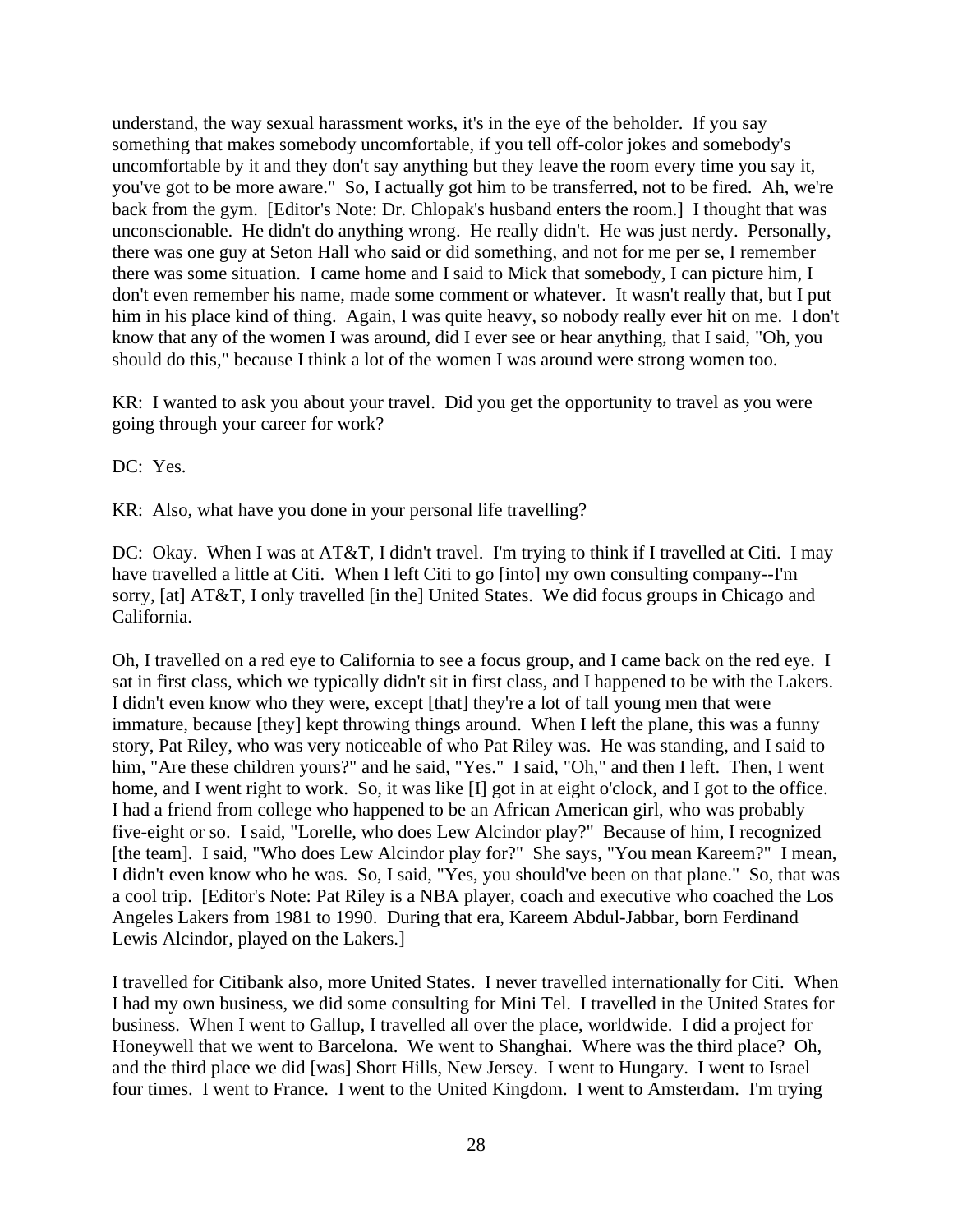to think where else I went. Japan. Singapore. I went [to] a lot of places for Gallup, lots and lots of places for Gallup. I don't think I ever went to Latin America for Gallup. I don't think so. I'm trying to think. I don't think so.

I travelled in the United States for Gallup too but more internationally. I was there for fourteen years and had a lot of good travel experiences. I'm trying to think if I went to Mexico. We went to Mexico on our honeymoon, but I don't know if we went to Mexico after that. We travel a lot in the United States, but since I've left Gallup, we're taking our third trip to Africa this summer. We went to Australia and New Zealand last summer. So, it's three trips to Africa. Mick and I have travelled to Belgium and we've travelled to France and we've travelled to the United Kingdom but not recently. I'm trying to think. We threw out my old passport, so I can't even tell you that, because he told me, "We got the new ones and they throw out the old ones." We are going back to Rwanda, Uganda and Tanzania this summer. We went to South Africa two summers ago. In 2015 or '16, we went to Kenya and Tanzania. I think next year, well, I want to go to Albania because one of his student's father builds incredible buildings in Albania. He's helped this student a lot, so I said, "Do you think we can go visit her dad?" So, yes, it's fun, it's fun.

# KR: Wonderful.

DC: Yes, yes. My oldest daughter travelled to Spain twice in high school, and then she spent junior year in Chile. Now, they've been to other places, and for her fortieth birthday, they took a cruise, a big cruise. My middle daughter never really travelled very many places, lots in the United States, because she played Division I lacrosse in college, but she went to Greece and maybe someplace else. Oh, did I say Switzerland? Because I was in Switzerland too. She went to Greece after she graduated from college, and she got the travel bug. She just spent three weeks in Costa Rica doing three hundred hours of yoga. I'm sure there's someplace else I've been that I can't think of right now, but we'll see. Oh, yes, what am I saying? We went to a wedding in England, and then we went to Norway and Sweden, I think. Yes, I don't want to go back to Norway. I like the Norwegian people; I don't like the Norwegian airport people. They're terrible, so bad that I wrote something on Facebook after I was there.

KR: Have you been involved at all in alumni events at Douglass?

DC: Yes, I actually am now the co-president, but I was the president of my class for the past five years or so. It's somewhat disheartening because Douglass is not Douglass anymore, as far as most of us are concerned. It doesn't seem the same. I mean, there's men living in Gibbons, I think, now. It's like very weird. I don't know if as you get older, you would get closer, but the people I went to school with, the people that are on the committee, are not even the people I was really friendly with before. My husband and I just had dinner with somebody that I graduated with that I got friendly with again. She was a psych major. I got friendly with her again because I called her for a reunion. Our fiftieth will be in two-and-a-half years; 2020 will be our fiftieth.

KR: '22.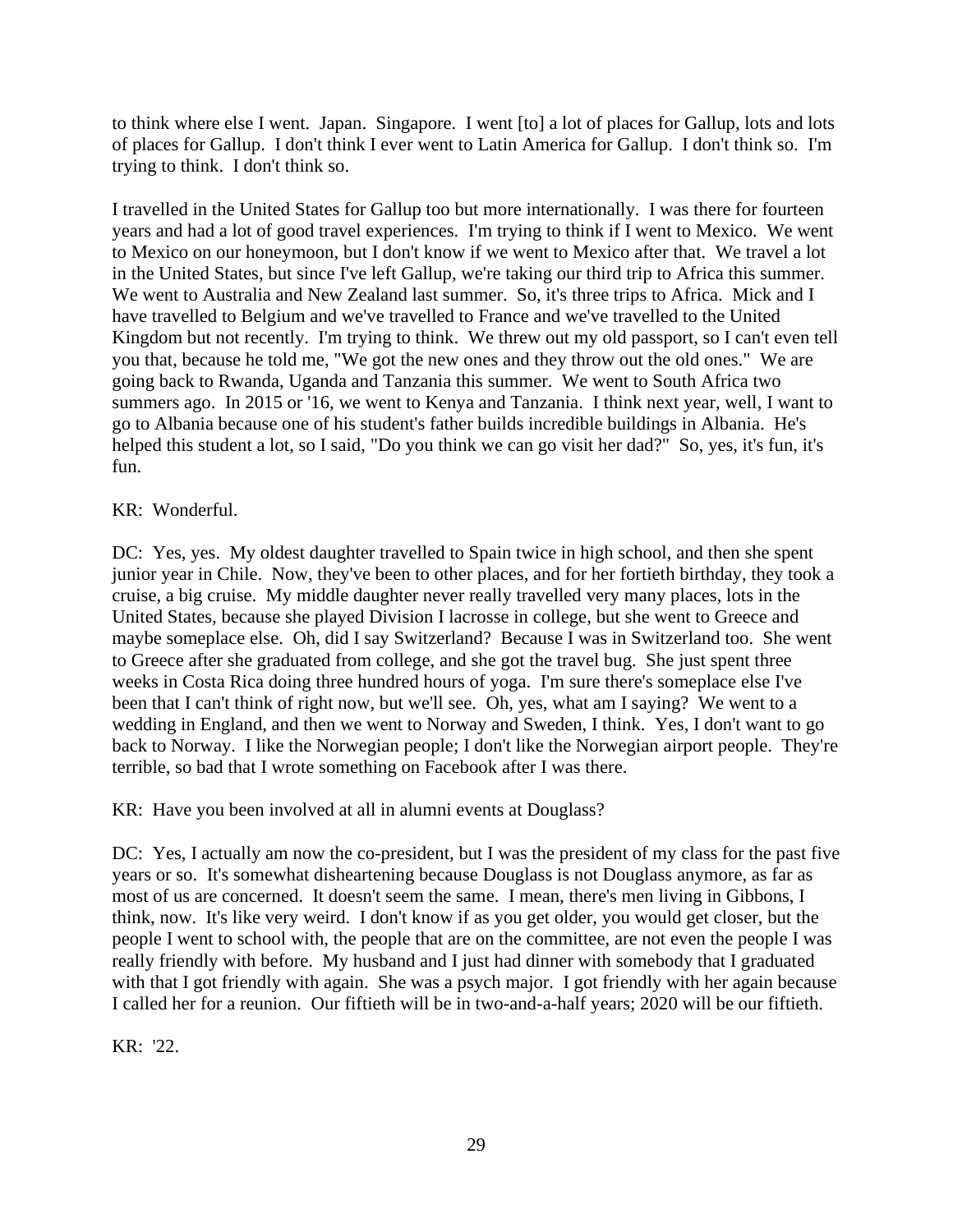DC: No, what am I saying? No, we graduated in '72. So, '22, yes, in 2022, [it] will be our fiftieth. I graduated in '72, '22, that's not fifty? Is it fifty? Yes, it's fifty. Oh, my brain, I can't do the math. Yes, so it must've been our fortieth. Yes, I think it might have been our fortieth and we divvied up the list and we said, "We're going to call as many people as we can to see." I called this woman and it was really interesting because she's like, "I would never go to a reunion. Who wants to see those people?" That was her attitude and she really didn't like her roommate. There was some big blow up with her roommate of four years.

Then, it turns out that, for some reason, she likes me. So, she was a full [professor]. She retired. She had a chaired seat in a university. She was very well known and I don't know if she does podcasts, but she was on the radio or on [television]. She was interviewed. Every time she comes to New York, we go and have dinner with her. When I describe her to people, I go, "Yes, she's not a very friendly human being normally," but I say, "But she likes me and I don't know why she likes me but she does." So, we go and we have dinner, and it's very nice. She just told us that this friend of hers, who has this beautiful apartment in New York, has told her that she can have her seventieth birthday in this apartment, and she said, "Write this date down because you guys are invited." I'm like, "Okay." Very strange. I feel somewhat pleased. Why me? It's a little strange, but it's cool.

Most of the women that are on the reunion committee were not people I was friendly with. I mean, I wasn't not friendly with them because [in] Douglass we had 750 women and you knew a good portion of them. I mean, our class had some very impressive women, what they've done. One is some big attorney in D.C, or she's on some, I forget. That's my phone. I don't have to get it. [Editor's Note: Dr. Chlopak's cell phone rings.] Some of them haven't aged very well. Some of them haven't really done anything. Some of them have lots of medical problems. I kind of feel lucky. I do feel somewhat guilty when I run into Tina. What's Tina's last name? I can picture her. She worked for J&J for years and years and years, and she just retired, but she's really active in alumni [affairs]. I mentioned before Jeannie Fox. You know Jeannie Fox. I was her house chairman; she called me mom.

To me, going back, first of all, I hate going to those meetings because they're really annoying, because all they're doing is talking about raising money. I have said to alumni associations, I have talked to people because you want your students to be involved, I said, "What you should do for the first five years, after anybody graduates, is ask them to volunteer time. Don't ask them for money. Ask them to volunteer time." So, if I came back and let's say they said, "Donna," this is years ago, "could you come back and talk about IO psych because these students don't know anything about [it], talk to two or three psych classes, would you do that?" "Yes." Think about how more engaged you'd be in the school than if they just call, because, man, it's real easy to write a check. It doesn't tie you to the school in any way at all. It's ridiculous.

I didn't go to a reunion this year. It wasn't a big reunion, so I didn't go this year. I've missed every meeting that they've had, even the phone meetings, because I've had other meetings at the same time. I don't feel that close anymore. I mean, we, as the reunion group, have actually met to have a meal together, just to talk and have a meal together, and some of them are much closer to the school than I am. One of them is very negative about everything that happens. So, the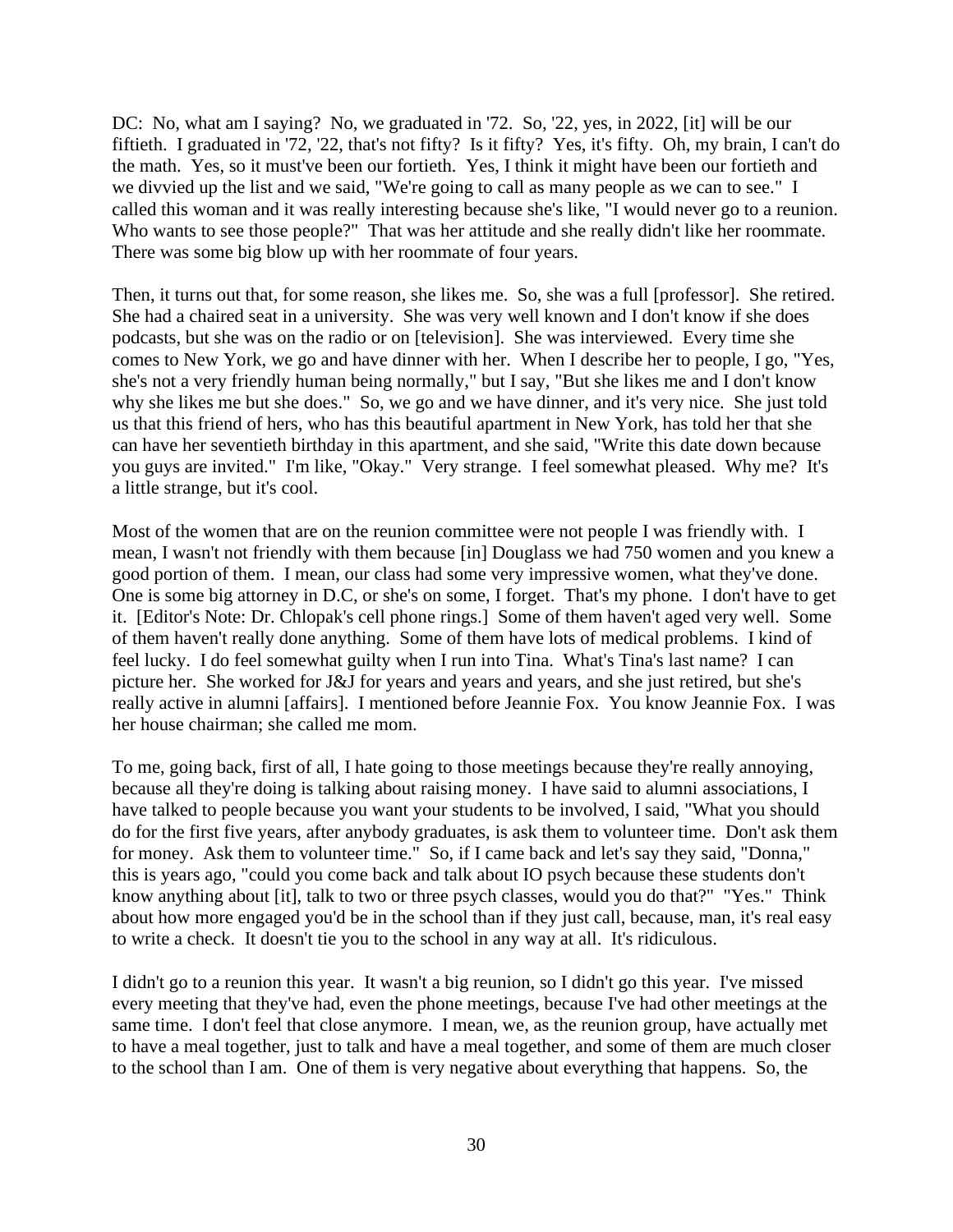head people of the committee kind of told her, "Don't [bother]." It's like not good, not good. So, it is what it is.

First of all, I think Douglass did something really not too bright. When they knocked down Corwin, they missed an opportunity. They should've have taken the letters off of all of the houses and auctioned them off, because some of us had fondness for that, before they just decimated the place. We didn't even know they decimated the place. Maybe there was something in the newsletter, I don't know, that I didn't read, but I used to read the newsletters we got that said the dates, like the class of this and here's what [is happening]. I also think that isn't that much. People don't write in; they have their own lives. I remember at our fortieth, there were people that I really wanted to see. I was curious to [see] where they got to, what they were doing. I went to our twenty-fifth, [and] I think I went to our thirtieth or fortieth. I've been to two or three; I haven't been to all of them, not even every five years.

Actually, I think it was either our twentieth or twenty-fifth, one of them, where my roommate said, "I really don't want to go, but could we meet at your house?" So, my sophomore sister and two of my best friends who were in my class [met at my house]. My sophomore sister was really good friends with one of my friends who was in our class. The three of us just met at my house. It's hard. What might be cool is [if] somebody said, "Okay, we're going to have a reunion of the psychology majors and we're going to get Matt" Erdelyi, who is at Brooklyn College, I think, "to come." I think a lot of us would come. I don't know where John Santa is. Not Neimark, she's probably dead. That's a terrible thing to say, but she's probably dead. If you could meet with some of your faculty, "Where are they? Let's see what I did. See what you [did]." I think it would be a bigger draw than just even us. I don't know.

KR: I have reached the end of my questions.

DC: Good, okay.

KR: I want to ask you if there is anything you want to add. Is there a story that we skipped over that you would like to tell at this point?

DC: No, I told you about my grandmother, right? I told you about how she came over from a lottery.

KR: Yes, we talked about that ...

DC: Okay.

KR: … In the first session, yes.

DC: I thought so. That struck me because I was telling somebody else that story the other night, and I think that's a really important story. No, I think I've exhausted everything.

KR: Well, thank you so much for doing this oral history interview series.